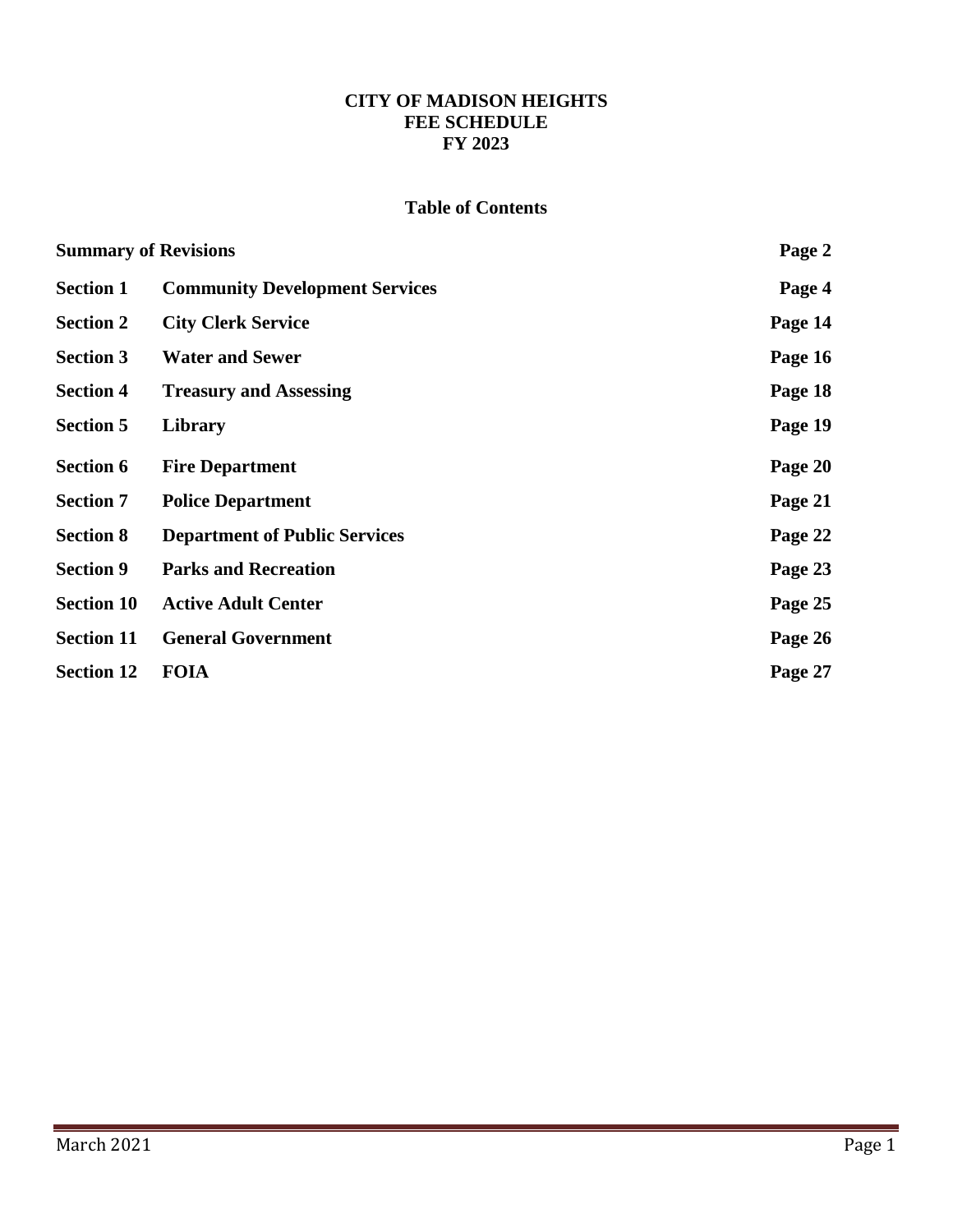The FY 2022 City of Madison Heights Fee Schedule will be effective July 1, 2022 unless otherwise noted. Revisions approved are listed below:

#### **SUMMARY OF REVISIONS:**

#### **Section 1. Community Development Department Services**

- Landlord License: Three Year Registration Fees Increased:
	- Single Family: \$195 increased to \$200,
	- 2 to 4 Units: Increased from \$240 to \$245
	- 5 or more Units: Increased from \$46.50 Per Unit to \$47.50 Per Unit
	- Locked-out inspections and the second re-inspection of all failed inspections increased from \$40 per inspection to \$70 per inspection.
	- Site Plan Review: Residential (Multi-family) removed additional fee of \$15.00 per unit & Non Residential removed additional fee of \$100 per acre fraction thereof.
	- Zoning Fee Special Use Approval: removed the site plan fee of \$750.00 Plus site plan fee
	- Engineering Plan Review: fee increased from \$200.00 to \$400.00

#### **Section 2. City Clerk Services**

No Changes.

#### **Section 3. Water and Sewer**

No Changes.

#### **Section 4. Treasury and Assessing Services**

- Stop Payment Fee Decreased from \$32 to \$25
- **Section 5. Library Services** • Library Material Check out period changed from 90 days to 21 days • Addition of Kindle replacement fee of \$212 if not returned or damaged.

#### **Section 6. Fire Services**

- ALS Emergency Transport increase from \$710 to \$900 ALS Emergency Transport II decrease from \$950 to \$550 ALS Non-Emergency Transport increase from \$400 to \$1,200 Treat No Transport Increase \$225 to \$400 BLS Emergency Transports Increased from \$550 to \$750 BLS Non-Emergency Transport Increased from \$400 to \$500 Loaded Mile (scene to hospital fee per mile) Increase \$14.00 to \$18.00 **Section 7. Police Services:**  • Under FOIA, the \$0.20 fee has been removed for In-Car Video Recordings, Audio Tapes & Photographs sections. • Accident Report Fee increased from \$13.00 to \$ 15.00 **Section 8. Department of Public Services** • Increased Mobile Home Refuse Collection increase from \$8.00 to \$10.00 **Section 9. Parks and Recreation**
	- The addition of park rental fee: \$25/hour (Resident) \$30/hour (non-resident) with a minimum of 2 hours up to 6 hours. Rentals exceeding 6 hours will incur an additional \$20/hour (Resident) \$25/hour (non-resident) up to a maximum of 14 hours + minimum \$100 refundable damage deposit, subject to change based on the nature of the event.
	- Baseball/Softball Diamonds Prep fee increased \$20 to \$40 (Resident) \$60 (Non-Resident)
	- Soccer/Football Field Prep fee changed to \$25/hour of use (Residents) \$45/hour(Non-Resident)

#### **Section 10. Active Adult Center Services** No change

#### **Section 11. General Government**

No Changes.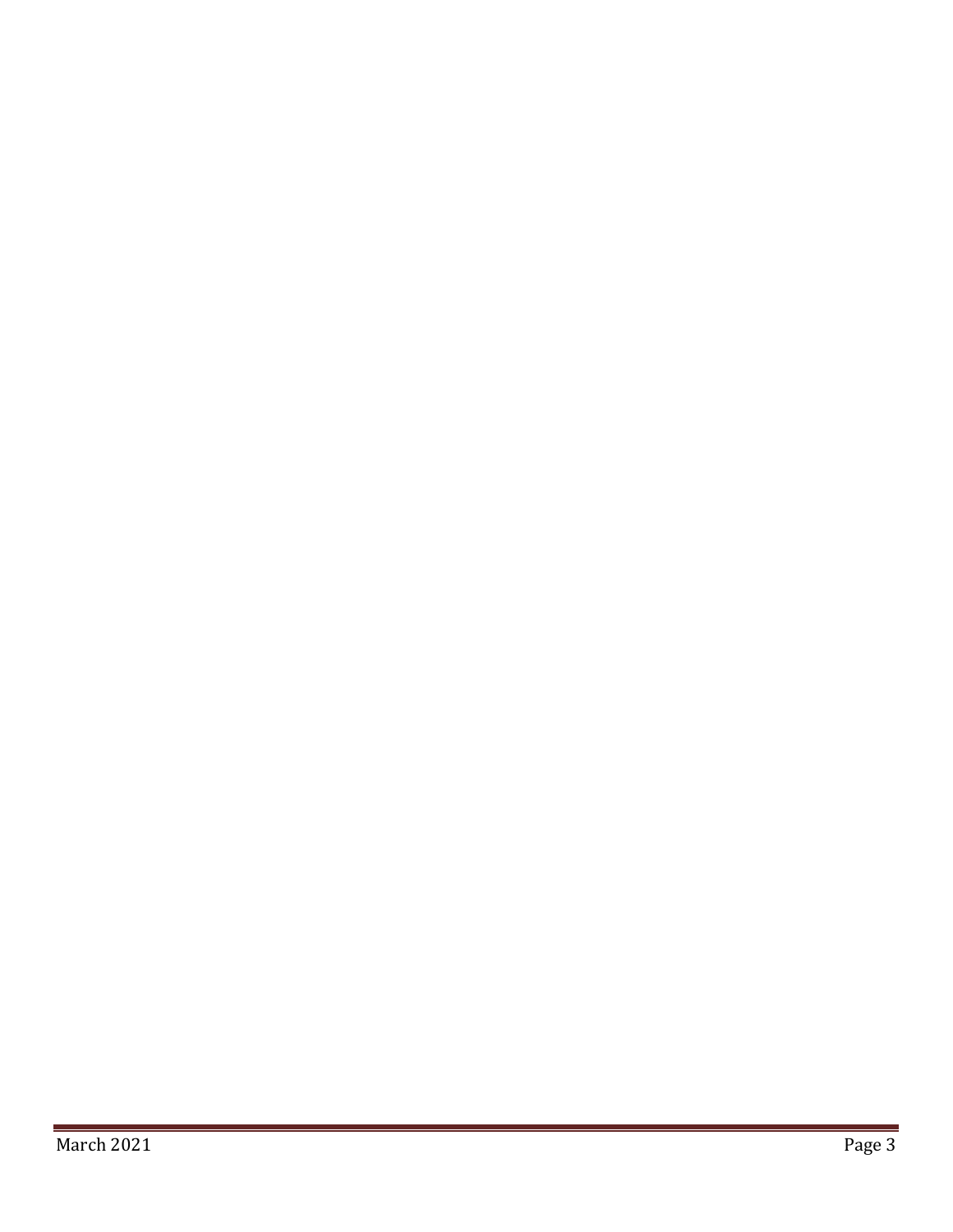### **Section 1. COMMUNITY DEVELOPMENT DEPARTMENT SERVICES**

### **SCHEDULE OF FEES FOR PERMITS AND SERVICES**

#### **BUILDING FEES AND INSPECTION SCHEDULE**

Notice for all permits: A permit remains valid as long as work is progressing and inspections are requested and conducted. A permit shall become invalid if the authorized work is not commenced within 180 days after issuance of the permit or if the authorized work is suspended or abandoned for a period of 180 days after the time of commencing the work. A permit will be closed when no inspections are requested and conducted within 180 days of the date of issuance or the date of a previous inspection. Closed permits cannot be refunded. The charge to re-open a closed permit is \$75.00. Permits may be renewed, *prior to their expiration*, for a period of 180 days.

## **1.0 ELECTRICAL, MECHANICAL & PLUMBING PERMIT FEE SCHEDULE**

*Receipted to 101-017-4771-000*

- 1.1 All permits shall be assessed a non-refundable application fee of \$30.00.
- 1.2 The permit fees for any electrical, mechanical or plumbing permit shall be \$70.00 per inspection. A minimum of one inspection and the application fee are required on all permits. Permit renewals shall be \$35.00. Permit fees are nonrefundable after work has started and non-transferable.
- 1.3 Contractor registration fee shall be \$15.00 for all categories of electrical, mechanical and plumbing contractors.
- 1.4 Permits shall be for the minimum number of inspections required in Section 3.
- 1.5 A fee of \$70.00 per inspection shall be charged for the re-inspection of all failed inspections.

#### *2.0* **BUILDING, MOVING, DEMOLITION AND SIGN PERMIT FEE SCHEDULE** *Receipted to 101-017-4771-000*

- 2.1 All permits shall be assessed a non-refundable application fee of \$30.00.
- 2.2 The permit fees for building permits shall be an application fee plus the applicable permit fee. One inspection and the application fee are required on all permits. Permit renewals shall be \$35.00. Permit fees are non-refundable after work has started and non-transferable.
- 2.3 Contractor registration fee shall be \$15.00 for building, moving, demolition and sign contractors.
- 2.4 A fee of \$70.00 per inspection shall be charged for the re-inspection of all failed inspections.
- 2.5 FEE SCHEDULE

### **Building Permit Fees Residential Alterations, Additions and Accessory Structures** *Receipted to 101-017-4771-000*

Accessory structures, remodels, repairs, alterations, and other small jobs based on improvement cost as follows:

\$30.00 non-refundable application fee plus permit fees as follows:

| <u>Improvement Cost</u> |     | <u>Fee</u>                                                        |
|-------------------------|-----|-------------------------------------------------------------------|
| \$0.00 to \$1,000.00    | $=$ | \$70.00                                                           |
| $$1001.00$ up           | $=$ | $$70.00 + $6.30$ per thousand or fraction thereof, over \$1000.00 |

Plan review fee when required  $= $55.00$ 

Certificate of Occupancy including replacement certificates = \$100.00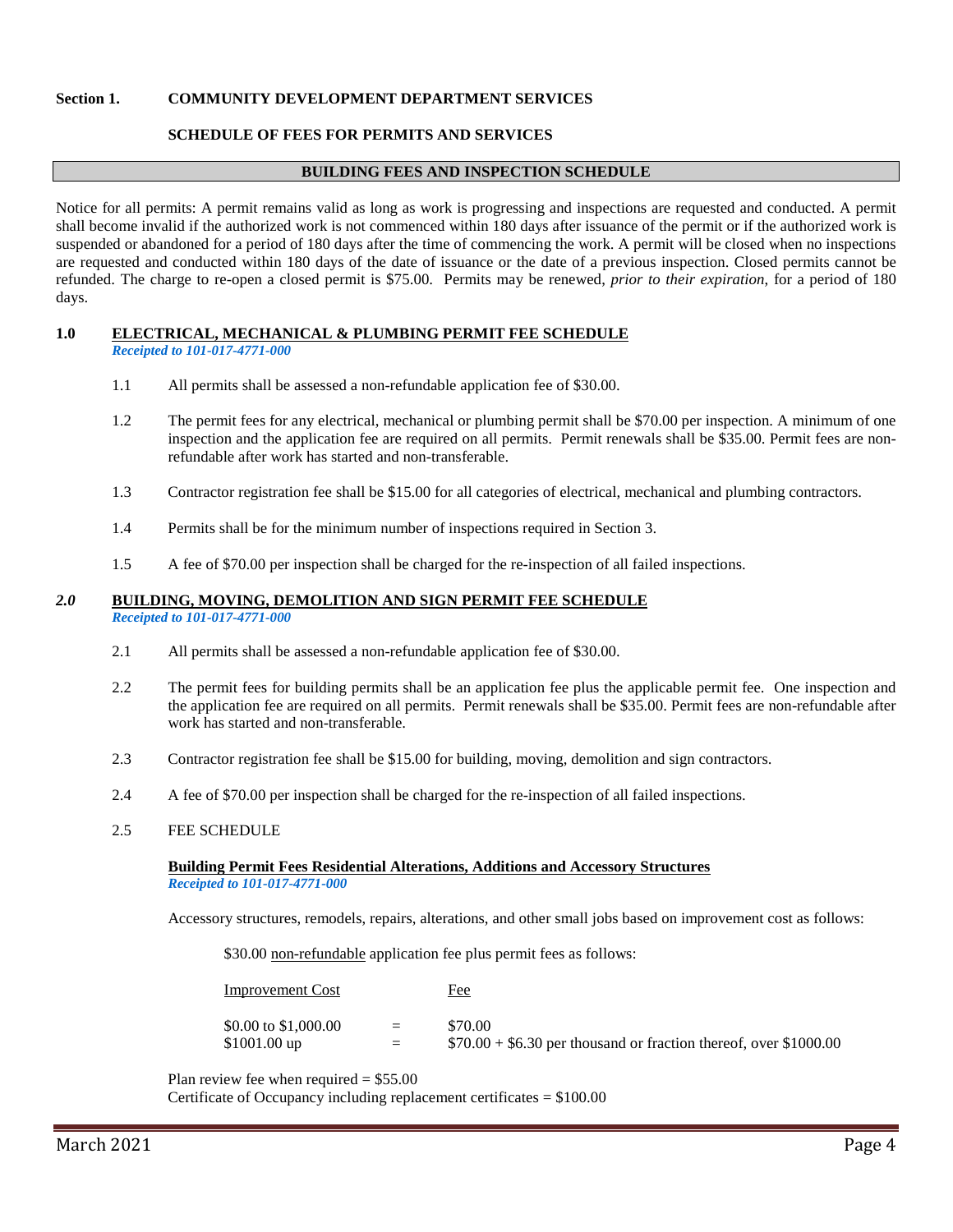### **New One and Two Family Residential Construction**

*Receipted to 101-017-4771-000*

\$30.00 non-refundable application fee plus permit fees as follows:

\$850.00 plus \$1.15 per square foot over 1,000 square feet. For fee purposes all finished areas are included including habitable basement spaces and all attached garages.

Plan review fee when required = \$80.00 Certificate of Occupancy including replacement certificates = \$25.00

Exception: Permit and inspection fees for the construction of barrier free ramps serving one and two family dwelling units shall be waived.

## **Multiple Family, Commercial, and Industrial**

*Receipted to 101-017-4771-000*

\$30.00 non-refundable application fee plus permit fees as follows:

| <b>Improvement Cost</b> |     | Fee                         |  |  |
|-------------------------|-----|-----------------------------|--|--|
| \$0.00 to \$6000.00     | $=$ | \$78.00                     |  |  |
| \$6,001.00 and above    | $=$ | \$0.013 x construction cost |  |  |

Plan review fee = .005 x cost, minimum \$200.00, maximum \$5,000.00 In the event that the Department requires review by outside consultants as part of the plan review, all costs for required outside architectural or engineering reviews shall be paid by the applicant in addition to the standard plan review fees.

**Certificate of Occupancy - Multiple-Family, Commercial, Industrial**

*Receipted to 101-017-4771-000*

Additions/New Construction/Change in use, owner or occupant: \$200.00. (Where only the ownership of a multi-tenant building changes, the building owner shall be responsible for obtaining

a new certificate of occupancy for each tenant. The fee for each new tenant certificate shall be 20% of the regular fee. Where it has been less than one year since issuance of a certificate of occupancy for any tenant space, the fee and inspection will be waived for that tenant space.)

Attached residential condominiums: \$25.00 per unit. Replacement certificates: \$25.00

### **Temporary Certificate of Occupancy**

*Receipted into 101-017-4770-000 with bonds in 705-000-2830-000*

Single-family residential - \$250.00 plus bond of \$500.00 per incomplete item or 100% of cost, whichever is greater. Bondable items are concrete, sod and final grade in the winter months only. Bond for an as-built plot plan shall be \$1000.00.

All other construction - \$325.00 plus bond for 100% of incomplete work.

All temporary certificates are 90 days maximum with one renewal.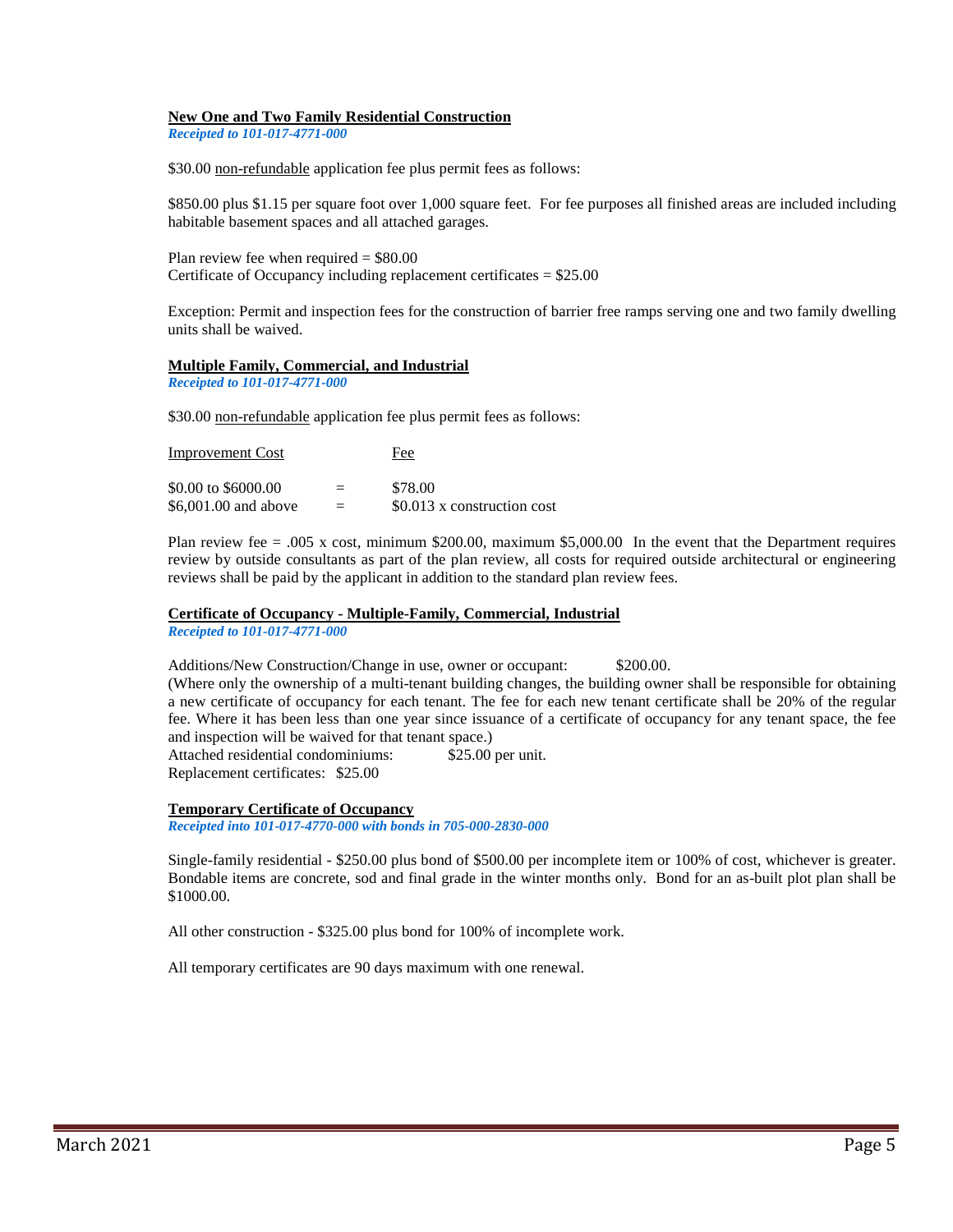#### **Signs** *Receipted into 101-017-4770-000*

All permits shall be assessed a non-refundable application fee of \$30.00.

Permit Fees: Permit fees are non-transferable.

| Permanent signs           |                                               |                      |
|---------------------------|-----------------------------------------------|----------------------|
| Ground signs:             | Up to 60 square feet                          | \$200.00             |
| Wall signs:               | Up to 100 square feet<br>Over 100 square feet | \$200.00<br>\$280.00 |
| Re-Facing Permanent signs |                                               |                      |
| Ground signs:             | Up to 60 square feet                          | \$185                |
| Wall signs:               | Up to 100 suare feet                          | \$185                |
|                           | Over 100 square feet                          | \$265                |

### **Demolition**

*Receipted into 101-017-4770-000 with bonds in 705-000-2830-000*

All permits shall be assessed a non-refundable application fee of \$30.00.

| Residential |  |  |  |  |                                                                                        | \$210.00 (Includes pre-demolition, open hole and final site inspections. Additional |
|-------------|--|--|--|--|----------------------------------------------------------------------------------------|-------------------------------------------------------------------------------------|
|             |  |  |  |  | inspections \$70.00 each. The inspector shall estimate the number of visits required.) |                                                                                     |

Permit Fees:

| Commercial and Industrial<br>Permit Fees: | Up to 30,000 cubic square feet \$210 (Includes pre-demolition, open hole and final site<br>inspections. Additional inspections \$70.00 each. The inspector shall estimate the<br>number of visits required.)                                     |
|-------------------------------------------|--------------------------------------------------------------------------------------------------------------------------------------------------------------------------------------------------------------------------------------------------|
|                                           | Over 30,000 cubic square fee \$210 plus \$5 per 1,000 cubic square feet (Includes pre-<br>demolition, open hole and final site inspections. Additional inspections \$70.00 each.<br>The inspector shall estimate the number of visits required.) |
| Performance Bond                          | \$5,000.00<br>(Note: Bond required for all demolition permits including homeowner)<br>permits. Bond may be reduced to \$1,000.00 for qualified homeowners at the<br>Department's discretion.)                                                    |
| Moving                                    |                                                                                                                                                                                                                                                  |

*Receipted into 101-017-4770-000 with bonds in 705-000-2830-000*

All permits shall be assessed a non-refundable application fee of \$30.00.

| Permit Fees: | \$140.00 (Includes pre and post move inspection. Additional inspections \$70.00 each. |
|--------------|---------------------------------------------------------------------------------------|
|              | The inspector shall estimate the number of visits required)                           |

Performance Bond \$5,000.00

**Utility Disconnect Fees for Demolition (established by Utility Department):**

*Receipted into 590-551-8180-000*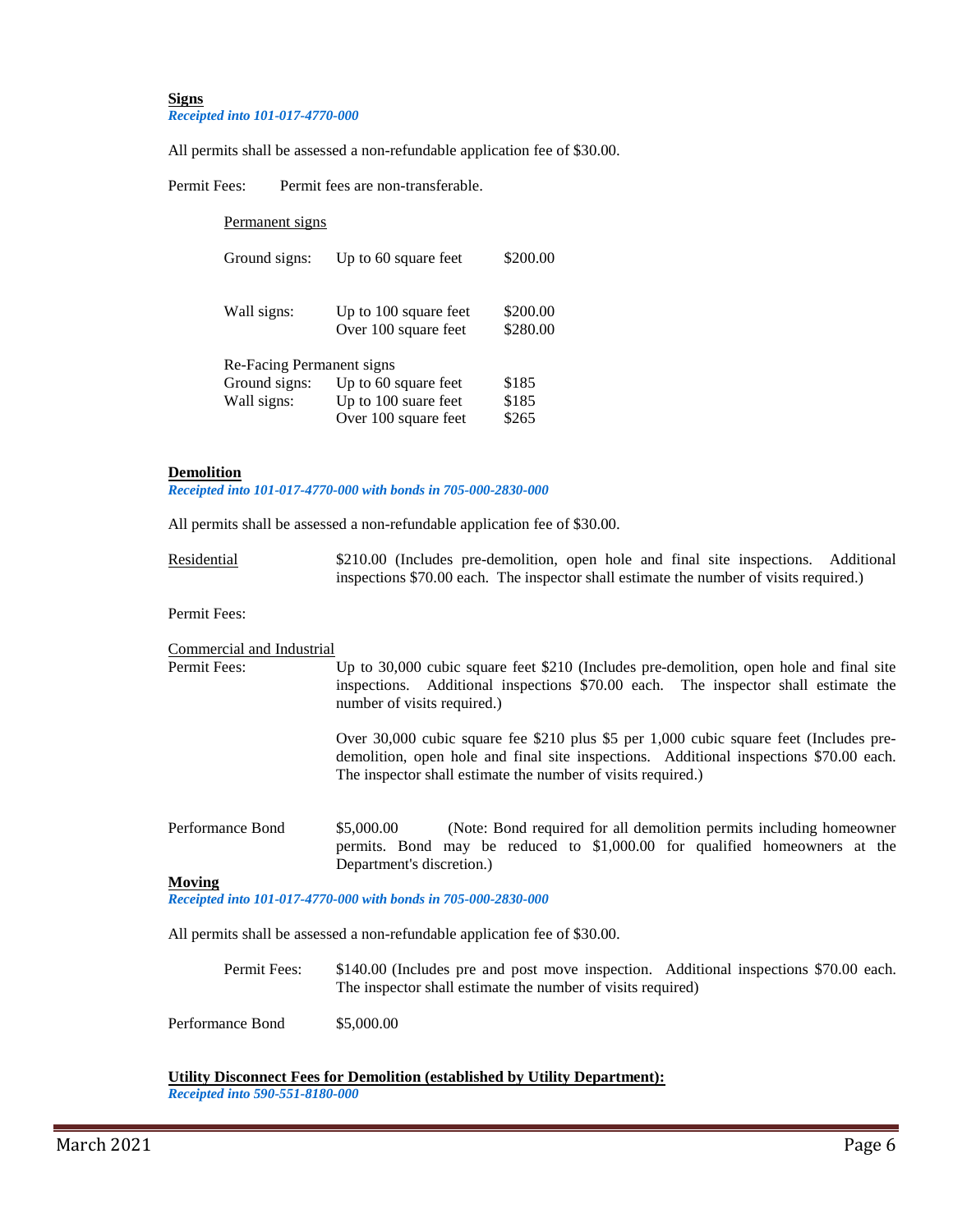See page 15, Miscellaneous Service Fees

**Code Inspections** *Receipted into 101-017-4770-000* \$70.00 per inspector/per hour, or fraction thereof.

**Overtime Inspections** *Receipted into 101-017-4770-000* \$105.00 per hour.

**Additional/Add-on Inspections, All Permits** 

*Receipted into 101-017-4770-000* \$70.00 per inspection.

**Appeal Boards** *Receipted into 101-017-4770-000* Construction Board of Appeals. \$250.00

## **3.0 INSPECTIONS: MINIMUM NUMBER AND WHEN REQUIRED**

3.1 Electrical: Single-Family Residential

For new construction a minimum of three inspections are required, a service, rough and final inspection. An additional inspection shall be required if temporary service is provided.

Remodels shall require a minimum of two inspections, a rough and a final. For all other types of work of this class, inspections shall be required for each visit required from the electrical inspector.

3.2 Electrical: Multiple-Family, Commercial, and Industrial

For a multiple-family structure or multi-tenant commercial or industrial building, a minimum of two inspections, a rough and a final, shall be required for each living or work unit in such a structure. An inspection shall also be required for the service.

For all other buildings of this class, inspections shall be required for each visit required from the electrical inspector. The inspector shall estimate the number of visits required.

A separate inspection shall be required for temporary service.

- 3.3 Mechanical: Single-Family Residential
	- 1. For new construction a minimum of three inspections, a rough, final, and gas line inspection shall be required for each heating system. A separate inspection shall be required for each cooling system. A heating or cooling unit without a distribution system shall require one inspection.

Remodels shall require a minimum of a rough and final inspection. For all other types of work of this class, inspections shall be required for each visit required from the mechanical inspector.

2. Pre-fab fireplaces shall require a minimum of one inspection per dwelling unit. Multiple fireplaces in the same dwelling unit and inspected on the same visit shall require one inspection. Units may also require a gas line pressure test and inspection.

3.4 Mechanical: Multiple-Family, Commercial, Industrial

Each heating and/or cooling unit shall require one inspection. Each multi-family dwelling unit shall require a rough and final. Installation or modification of any distribution system not involving the associated heating/cooling unit shall require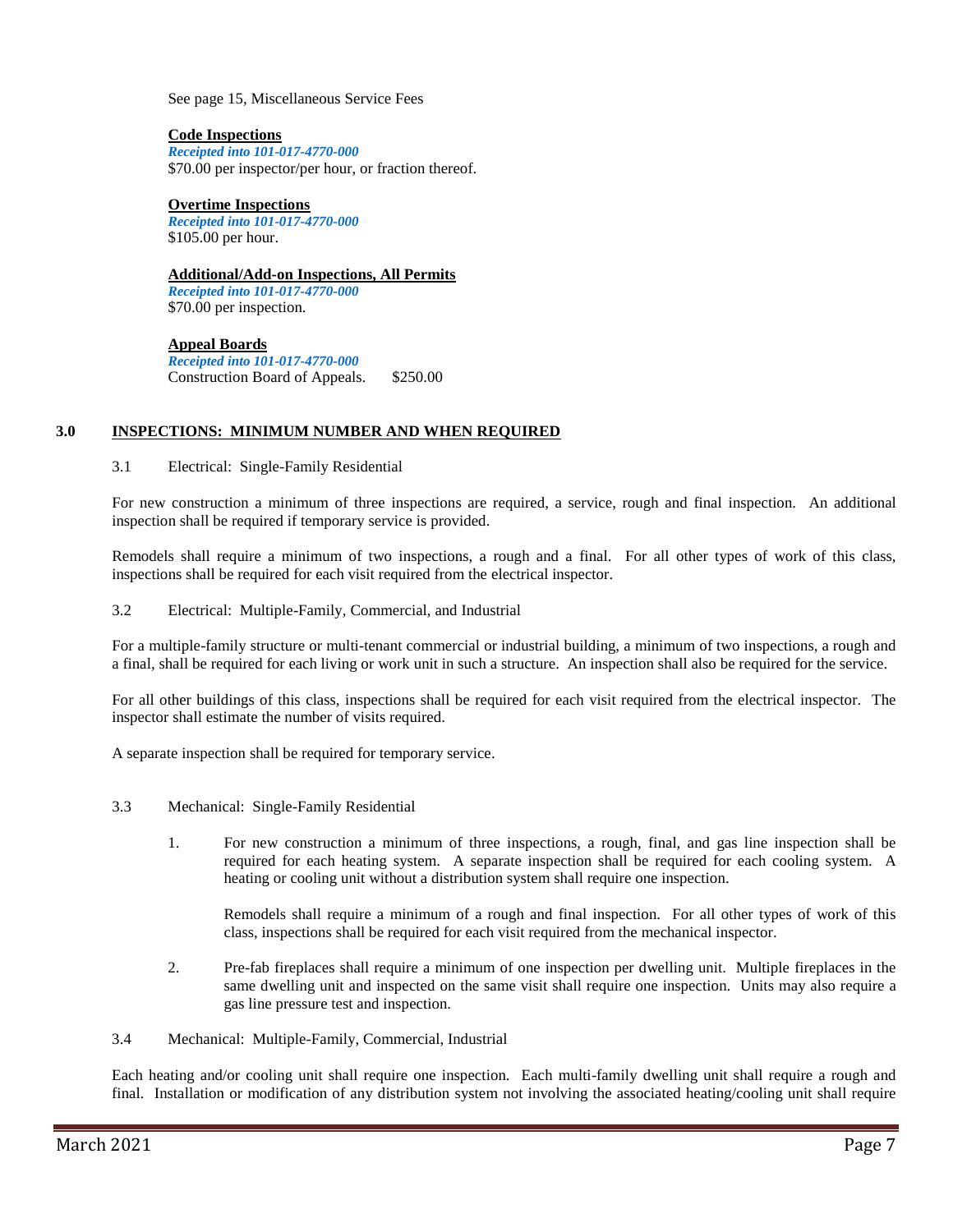one inspection. Where an underground inspection(s) is required, an additional inspection shall be charged per visit. Gas lines require an additional pressure test and inspection per system.

Refrigeration units of one horsepower or greater shall require one inspection per unit.

Concealed piping shall require an additional inspection per system.

3.5 Plumbing: Single-Family Residential

For new construction an underground, rough and final plumbing inspection shall be required.

Remodels shall require a minimum of two inspections, a rough and final. For all other types of work of this class, inspections shall be required for each visit required from the plumbing inspector.

### 3.6 Plumbing: Multiple-Family, Commercial, Industrial

Each unit in a multiple-family structure or in a multi-tenant structure shall require a rough and a final inspection. An additional inspection for underground plumbing shall be required for each unit in a strip center. A multiple-family structure or other multi-tenant building shall require an additional inspection for underground plumbing at the rate of one inspection per building. An additional inspection shall be required for sewer and water service.

All other commercial and industrial buildings shall be charged at the rate of one inspection for each visit required from the plumbing inspector. The inspector shall estimate the number of visits required.

### 3.7 Building: All Construction

Building inspections shall follow the schedule below to the extent applicable:

- a. Footing before footing is poured. Property lines must be identified for the inspection.
- b. Backfill before foundation wall is backfilled and before slab floors and with sill plate and foundation drain in place and anchor bolts installed.
- c. Brick Ledge after first course of brick, flashing, weep holes, and pea stone are installed.
- d. Rough before any framing is covered and after rough electrical, mechanical and plumbing inspections are approved.
- e. Insulation prior to covering insulation.
- f. Slab prior to pouring concrete slab with sub-base, forms and any reinforcement and insulation installed.
- g. Fireplace Masonry when damper and first flue liner are in place.
- h. Drywall fastener inspection before drywall is taped.
- i. Final after final electrical, plumbing, and mechanical inspections are approved.
- j. Final Site/Certificate of Occupancy when all inspections are approved and prior to Occupancy. It is illegal to occupy a building before a Certificate of Occupancy is issued. As built drawings including the approved, existing, final grade elevations must be received before an occupancy certificate can be issued.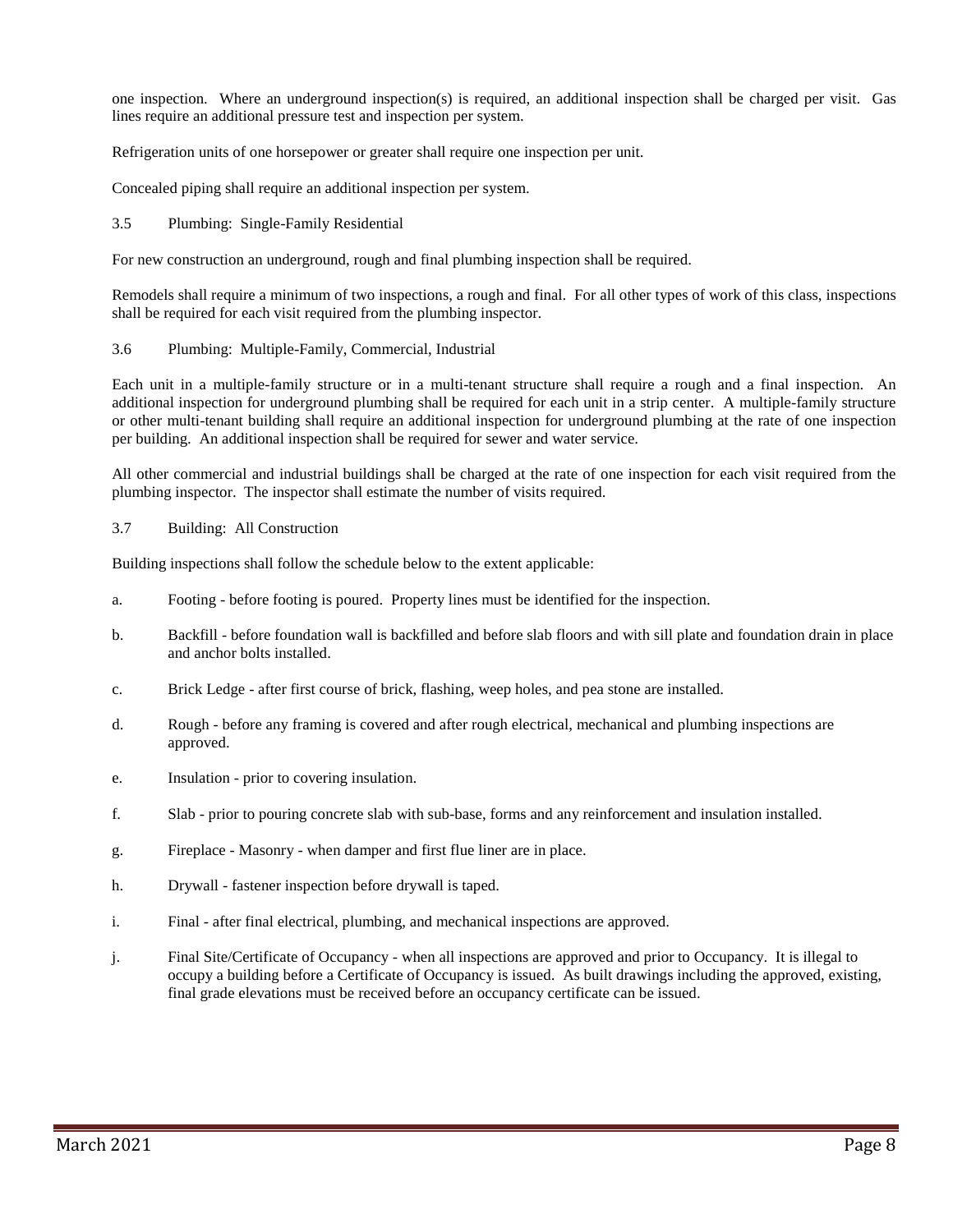| CONCRETE PERMITS INCLUDING NON-TELECOMMUNICATION WORK IN R.O.W.                                                                                                                                                                                                                                                                                                                                                                                                               |
|-------------------------------------------------------------------------------------------------------------------------------------------------------------------------------------------------------------------------------------------------------------------------------------------------------------------------------------------------------------------------------------------------------------------------------------------------------------------------------|
| Receipted into 101-017-4770-000 with bonds in 705-000-2830-000                                                                                                                                                                                                                                                                                                                                                                                                                |
| 1.1<br>All permits shall be assessed a non-refundable application fee of \$30.00.                                                                                                                                                                                                                                                                                                                                                                                             |
| 1.2<br>Permit Fees:<br>Permit fees are non-refundable after work has started and non-transferable.                                                                                                                                                                                                                                                                                                                                                                            |
| Cutting, repair, sawing, removal, replacement or modification of street surface,<br>aprons or curb and gutter:<br>\$70.00 per required inspection<br>(Two inspections required minimum unless work is covered by a site plan and bond.)<br>\$5,000 bond (\$1,000 for qualified homeowner permits at the Departments discretion) required for r.o.w.<br>work. Waived for registered contractors with annual bond posted and projects with site plan<br>guarantee bonds posted. |
| Concrete flatwork<br>\$70.00 per inspection<br>(fees waived for five (5) squares or less of public sidewalk)                                                                                                                                                                                                                                                                                                                                                                  |
| 1.3<br>Contractor registration fee:<br>Registration<br>\$15.00<br>Performance Bond<br>Minimum \$5,000.00 (Required for r.o.w.)                                                                                                                                                                                                                                                                                                                                                |
| PRIVATE SEWER AND WATER SERVICE                                                                                                                                                                                                                                                                                                                                                                                                                                               |
| Receipted into 101-017-4770-000 with bonds in 705-000-2830-000                                                                                                                                                                                                                                                                                                                                                                                                                |
| 1.1<br>All permits shall be assessed a non-refundable application fee of \$30.00.                                                                                                                                                                                                                                                                                                                                                                                             |
| Permit Fees:<br>1.2<br>Permit fees are non-refundable after work has started and non-transferable.<br>Private sewer and water leads (from the building to the storm sewer, sanitary sewer or water main) including<br>replacements:<br>Storm or sanitary sewer lead<br>\$70.00 each.<br>Water lead<br>\$70.00 each.<br>Gate wells or structures<br>\$70.00 each.<br>Public sewer and water mains:<br>See non-telecommunication engineering fees below                         |
|                                                                                                                                                                                                                                                                                                                                                                                                                                                                               |
| 1.3<br>Contractor registration fee:<br>\$15.00<br>Registration<br>Performance Bond<br>\$5,000.00 (Required for r.o.w.)                                                                                                                                                                                                                                                                                                                                                        |
| <b>PLANNING FEES</b>                                                                                                                                                                                                                                                                                                                                                                                                                                                          |
| Receipted into 101-030-6071-000<br>Site Plan Review<br>Residential (multi-family) \$700.00<br>Non-Residential<br>\$850.00                                                                                                                                                                                                                                                                                                                                                     |
| Revised Site Plans (changes of 30% or more) 75% of original fee                                                                                                                                                                                                                                                                                                                                                                                                               |
| Plats and Site Condominiums<br>$$1,000.00 + $15$ per unit for residential and \$75 per acres for nonresidential<br>Easements:                                                                                                                                                                                                                                                                                                                                                 |
| Vacations<br>\$500.00<br>Encroachments<br>\$50.00                                                                                                                                                                                                                                                                                                                                                                                                                             |
| <b>Land Divisions</b><br>\$500.00 plus \$50 per resulting lot<br>Land Divisions with road<br>\$750 plus \$50 per resulting lot                                                                                                                                                                                                                                                                                                                                                |
| Landscape Plan Review<br>\$500.00                                                                                                                                                                                                                                                                                                                                                                                                                                             |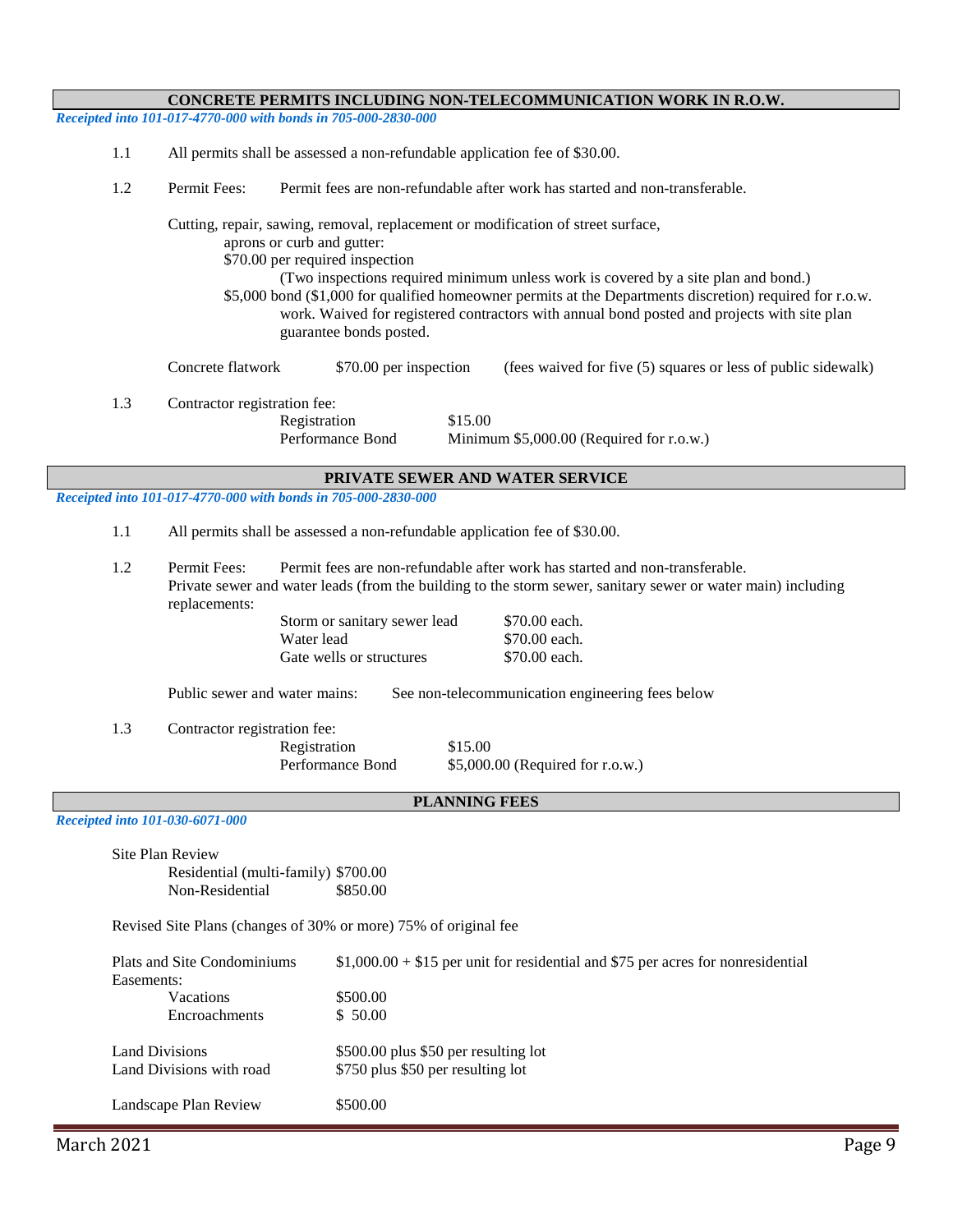| Variance Review (Single Family) \$300.00 |                                  |
|------------------------------------------|----------------------------------|
| Variance Review (Dimensional)            | \$400.00 plus \$300 per variance |
| Use Variance Review                      | \$1,000.00                       |
|                                          |                                  |

Parking or Traffic Study Review \$500 minimum with actual cost due upon completion

|                                           |                                                                 | <b>ZONING FEES</b>               |                                                   |
|-------------------------------------------|-----------------------------------------------------------------|----------------------------------|---------------------------------------------------|
| Receipted into 101-044-6701-000<br>Z.B.A. |                                                                 |                                  |                                                   |
|                                           | Variance Review (Single Family)                                 | \$300.00                         |                                                   |
|                                           | Variance Review (Dimensional)                                   | \$400.00 plus \$300 per variance |                                                   |
|                                           | Use Variance Review                                             | \$1,000.00                       |                                                   |
|                                           |                                                                 |                                  |                                                   |
| Special Use Approvals                     | \$750.00                                                        |                                  |                                                   |
| Re-zonings                                | \$1,500.00                                                      |                                  |                                                   |
|                                           |                                                                 |                                  | <b>BROWNFIELD REDEVELOPMENT AUTHORITY FEES</b>    |
| Receipted into 101-044-6701-000           |                                                                 |                                  |                                                   |
|                                           | Application fee: \$1,500.00 plus \$2,500.00 engineering escrow. |                                  |                                                   |
|                                           |                                                                 |                                  |                                                   |
|                                           |                                                                 |                                  | <b>ENGINEERING FEES - (NON-TELECOMMUNICATION)</b> |
| Receipted into 101-030-6701-000           |                                                                 |                                  |                                                   |
| Engineering Plan Review                   |                                                                 | Application fee (Non-refundable) | \$400.00 for all projects                         |
|                                           | Public projects - Review fee                                    |                                  | 2% of site construction cost                      |
|                                           |                                                                 | Inspection fee                   | 4% of site construction cost                      |
|                                           |                                                                 |                                  | (see r.o.w. inspection below.)                    |
|                                           |                                                                 |                                  |                                                   |
|                                           | Private projects - Review fee                                   |                                  | 2% of site construction cost                      |
|                                           |                                                                 |                                  | (\$200.00 Minimum)                                |
|                                           | Residential site/plot plan review                               |                                  | \$75.00                                           |
| Engineering Inspections:                  | $$70/Inspection + $100$ for each Compaction / Material Test     |                                  |                                                   |
| Landfill permits:                         | $$60.00 + $0.05$ per cubic yard of fill.                        |                                  |                                                   |
|                                           |                                                                 |                                  |                                                   |
|                                           |                                                                 |                                  |                                                   |

# **RIGHT-OF WAY PERMITS – (NON-TELECOMMUNICATION)**

### *Receipted into 101-030-6701-000*

| <b>Application Fee:</b> | \$200.00 (non-refundable)                                                                                                                                                                                                                                                                                                                                            |
|-------------------------|----------------------------------------------------------------------------------------------------------------------------------------------------------------------------------------------------------------------------------------------------------------------------------------------------------------------------------------------------------------------|
| Review fee              | 2% of the cost of the project. Minimum \$200.00                                                                                                                                                                                                                                                                                                                      |
| <b>Inspection Fees:</b> | 4% of the cost of the project. If the inspection fees exceed 4% of the project cost, the permittee shall be<br>charged 175% of the actual payroll costs (including but not limited to wages, fringe benefits and/or<br>expenses) for all inspection fees exceeding the non-refundable 4% inspection fee.<br>\$100.00 for each road crossing/driveway compaction test |
| <b>Bonds</b>            | Cash Bond $$5,000$                                                                                                                                                                                                                                                                                                                                                   |
| <b>GIS</b> Fee          | \$150.00.                                                                                                                                                                                                                                                                                                                                                            |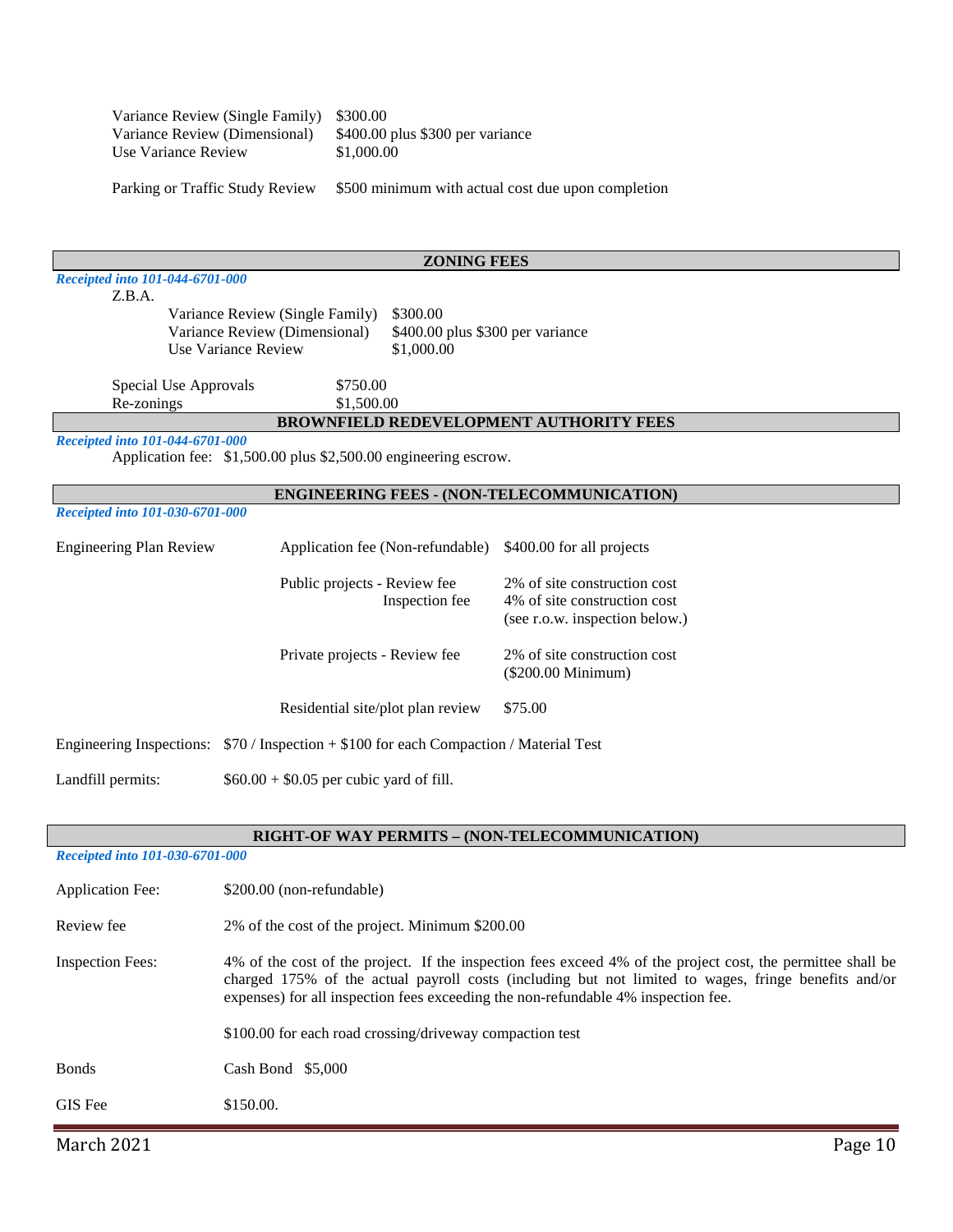### **LANDLORD LICENSING**

### *Receipted into 101-017-4771-000*

| Three-Year<br><b>Registration Fees:</b> | New Registrations and Renewals<br><b>Through Renewal Date*</b> |
|-----------------------------------------|----------------------------------------------------------------|
| Single-family                           | \$200.00                                                       |
| 2 to 4 units                            | \$245.00                                                       |
| 5 or more units                         | \$47.50 per unit                                               |

\*Code enforcement action will commence if the application and fee are not received before the current expiration date; if the renewal is not completed within thirty (30) days after the renewal date; or if a new application is not completed within thirty (30) days of the initial application date.

A fee of \$70.00 per inspection shall be charged for all locked-out inspections and the second re-inspection of all failed inspections.

Note: All renewal licenses are for thirty-six (36) months. New and pro-rated licenses may be for less than thirtysix (36) months. All licenses for the same landlord will expire on the same date.

|                                      | <b>CODE ENFORCEMENT PROPERTY MAINTENANCE FEES</b>                                                                                                                                                                    |  |  |
|--------------------------------------|----------------------------------------------------------------------------------------------------------------------------------------------------------------------------------------------------------------------|--|--|
| Service:                             | (Note: Mowing, labor and disposal costs are based on the current contract.)<br>Cost:                                                                                                                                 |  |  |
| Mowing                               | First Offense $$100.00$ Administrative Fee + Actual Contractor Charges<br>Second Offense (same growing season) $$200 + Actual Contractor$                                                                            |  |  |
| Receipted into 101-030-6260-000      | Third or more Offenses (same growing season) $$300 + Actual Contractor$                                                                                                                                              |  |  |
| Clean-up/Debris Removal (ROW)        | \$150.00 Administrative Fee + Actual Labor and Disposal Charges<br>Repeat Offenders \$250.00 Administrative Fee + Actual Labor and Disposal Charges                                                                  |  |  |
| Clean-up/Debris Removal (PVT)        | \$250.00 Administrative Fee $+$ Actual Labor and Disposal Charges $*$<br>Repeat Offenders \$500 Administrative Fee + Actual Labor and Disposal Charges *<br>*Warrant required prior to contractor authorization      |  |  |
| Receipted into 101-030-6270-000      |                                                                                                                                                                                                                      |  |  |
| Snow Removal (Public Walks)          | First Offense $$100.00$ Administrative Fee + Actual Contractor Charges<br>Second Offense (same growing season) $$200 + Actual Contractor$<br>Third or more Offenses (same growing season) $$300 + Actual Contractor$ |  |  |
| Receipted into 101-030-6250-000      |                                                                                                                                                                                                                      |  |  |
|                                      | <b>HOTEL INSPECTIONS</b>                                                                                                                                                                                             |  |  |
| Annual Building and Fire Inspections | \$15 per unit / per year                                                                                                                                                                                             |  |  |
|                                      | MEDICAL MARIHUANA FACILITY/MEDICAL MARIHUANA GROW OPERATION                                                                                                                                                          |  |  |
| <b>Application Fee</b>               | \$500 nonrefundable                                                                                                                                                                                                  |  |  |
| Annual License Fee                   | \$5,000 per year                                                                                                                                                                                                     |  |  |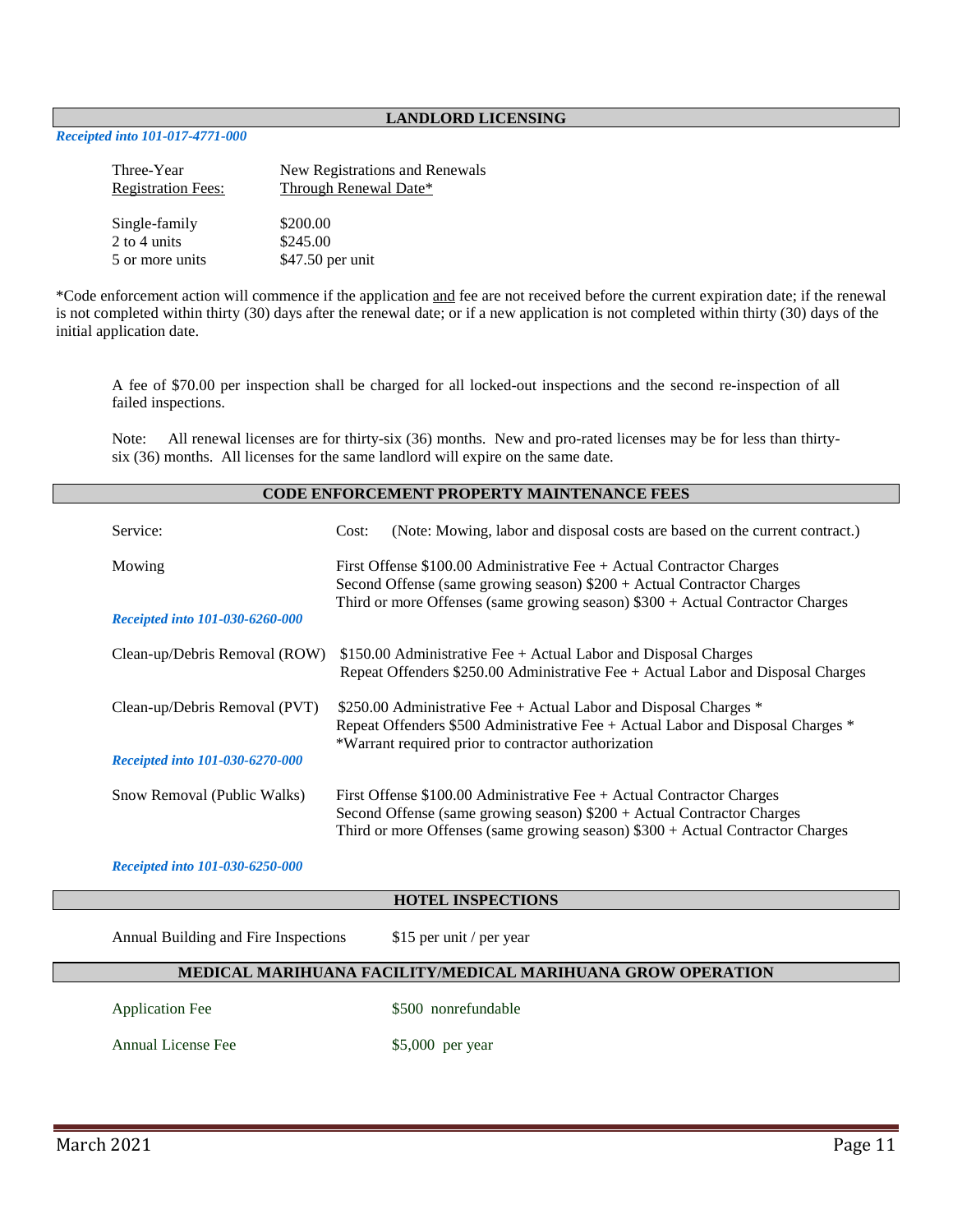### **GEOGRAPHIC INFORMATION SYSTEM FEES**

#### *Receipted into 101-030-6075-000*

Digital prices are for digital raw data of City of Madison Heights. Datasets are to be distributed "**AS IS"** at the time of sale. The cost DOES NOT include, updates to ongoing coverage projects. Creation of mapping products that do not exist; shall be \$75.00 per hour plus printing costs.

|                                           | <b>Small Format</b>                                   | <b>Large Format</b>           |
|-------------------------------------------|-------------------------------------------------------|-------------------------------|
| <b>Hardcopy Maps</b>                      | $(11 \times 17)$                                      | $(24 \times 36 \& \text{up})$ |
| Aerial Photos (City wide)                 | NA                                                    | \$25.00-\$45.00               |
| <b>Existing Land Use Map</b>              | \$5.00                                                | \$25.00                       |
| Future Land Use Map                       | \$5.00                                                | \$25.00                       |
| Zoning Map                                | \$5.00                                                | \$25.00                       |
| <b>General Street Map</b>                 | \$5.00                                                | \$25.00                       |
| Utility 1/4 Section Map                   | \$5.00                                                | \$25.00                       |
| <b>Benchmark Map</b>                      | \$5.00                                                | \$25.00                       |
| <b>Street Map</b>                         | \$5.00                                                | \$25.00                       |
| Misc. (Future printed products)           | \$5.00                                                | \$25.00                       |
|                                           | <b>Electronic File Format Prices (when available)</b> |                               |
| <b>Layers</b>                             | <b>Prices</b>                                         | <b>Per Section</b>            |
| Benchmarks (elevations)                   | \$50.00                                               | <b>NA</b>                     |
| Contours                                  | \$250.00                                              | \$75.00                       |
| <b>Aerial Photos</b>                      | \$250.00                                              | \$75.00                       |
| Parcel Coverage (property lines)          | \$500.00                                              | \$135.00                      |
| Pictures of all parcels                   | \$200.00                                              | <b>NA</b>                     |
| Pavement Management (profiles)            | \$500.00                                              | NA.                           |
| Road Projects                             | \$50.00                                               | NA                            |
| Sidewalk Gap                              | \$50.00                                               | <b>NA</b>                     |
| Utilities (each)                          | \$500.00                                              | \$135.00                      |
| <b>City Fiber Network</b>                 | \$200.00                                              | <b>NA</b>                     |
| <b>Street ROW</b>                         | \$200.00                                              | <b>NA</b>                     |
| Street light network                      | \$200.00                                              | <b>NA</b>                     |
| Street sign                               | \$100.00                                              | <b>NA</b>                     |
| Public Facilities (buildings, properties) | \$100.00                                              | <b>NA</b>                     |
| Zoning                                    | \$100.00                                              | <b>NA</b>                     |
| <b>Existing Land Use</b>                  | \$100.00                                              | <b>NA</b>                     |
| <b>Future Land Use</b>                    | \$100.00                                              | <b>NA</b>                     |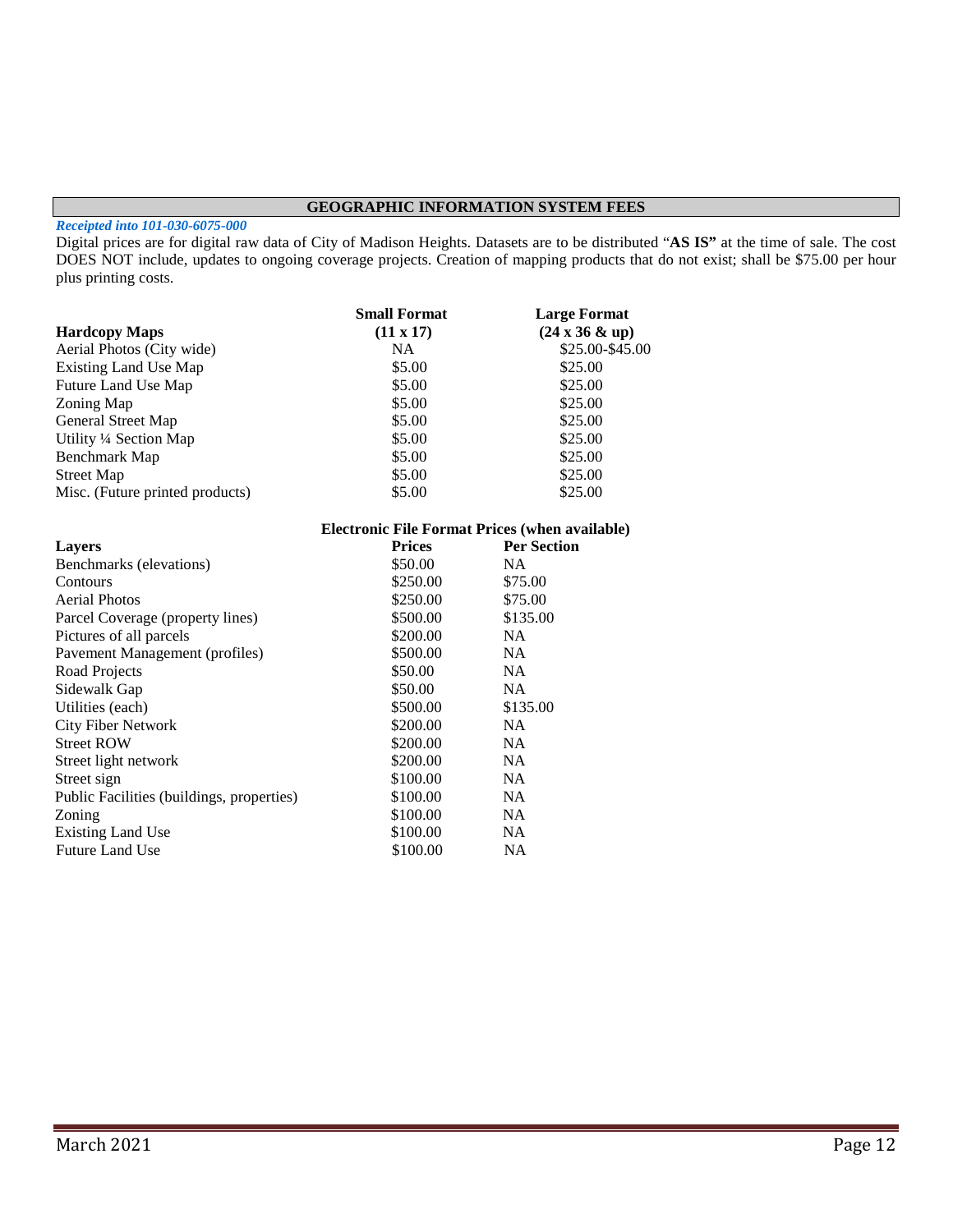### **Section 2. CLERK DEPARTMENT SERVICES**

#### **Business License/Permits**

Business Licenses: *Receipted into 101-014-4570-000* Business Licenses: \$100.00 per year

Marihuana - Medical/Adult-Use Business License: \$5,000.00 per year Marihuana – Caregiver Business License: \$300.00 per year + any applicable re-inspection fees Massage Business License: \$300 per year + \$150 per licensed massage therapist

Late Fee is double the fee listed above.

Temporary/Seasonal Business Licenses \$100.00 Home Solicitation Licenses  $$100.00$ 

Medical or Adult-Use Marihuana Facility/Medical or Adult Use Marihuana Grow Operation Business License Application fee \$500.00 non-refundable

#### **Animal License/Permits**

### **1.0 Dogs and Cats.**

### *Receipted into 101-017-4800-000*

All dogs and cats, six (6) months of age or older, must be licensed and have a current Rabies Vaccination Certificate. Residents must provide a valid rabies vaccination certificate signed by the veterinarian to obtain a license.

Rabies Vaccination must be valid for:

| 6 months to receive a 1-year license  | \$10.00 | Spayed/Neutered: \$7.00  |
|---------------------------------------|---------|--------------------------|
| 24 months to receive a 2-year license | \$15.00 | Spayed/Neutered: \$10.00 |
| 36 months to receive a 3-year license | \$20.00 | Spayed/Neutered: \$15.00 |

A \$5.00 penalty per pet will be imposed if the license renewal occurs more than 30 days after the rabies vaccination expires

• Animal Tag Replacement \$1.00 per tag

#### **2.0 Domestic Hens** *Receipted into 101-017-4800-000*

Single-family residence shall be allowed to keep up to six (6) domesticated hens. Roosters or male chickens are prohibited. An annual license valid from January 1 – December 31 of each calendar year, is required. Each hen licensed shall at all times have attached to the hen a City-issued leg band corresponding to the City issued license.

\$20 per single-family residence.

#### **Miscellaneous Fees**

#### 1.0 **Bicycle Licenses**  *Receipted into 101-017-4810-000*

All bicycles to be ridden in the City on a street or public path shall be licensed.<br>Bicycle \$2.00 one-time fee per bicycle one-time fee per bicycle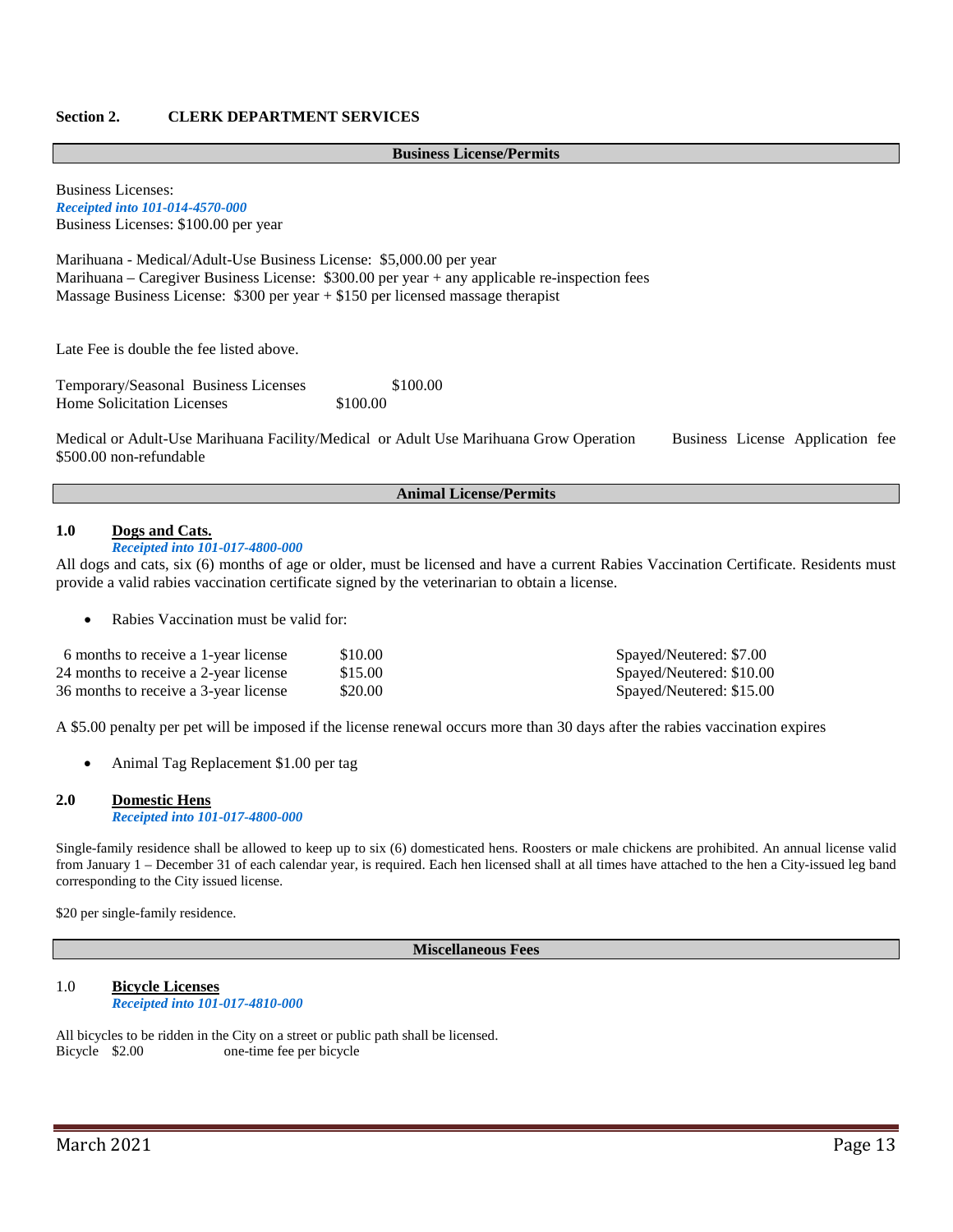# 2.0 **Vital Health Statistics** *Receipted into 101-030-6078-000* Birth Certificates – First Copy \$15.00<br>Birth Certificates – Second and additional copies \$5.00 Birth Certificates – Second and additional copies Death Certificates – First Copy \$15.00 Death Certificates – Second and additional copies \$ 5.00 3.0 **Video/Vending Machine** *Receipted into 101-014-4570-000* Distributor Licenses  $$10.00$ Amusement Devices (Pool Tables, Jukeboxes) \$20.00 Vending Machines  $$20.00$ Video/Electronic Amusement Devices \$62.50 4.0 **Voter Registration Records** Processing Fee and Excel spreadsheet \$12.00<br>Electronic Media Storage and Excel spreadsheet \$12.00 + actual price of storage device Electronic Media Storage and Excel spreadsheet 5.0 **Notary Fees**

Notarizing Documents **Residents** – first documents no-charge

### 6.0 **Copy Fees**

Copies  $\text{\$0.10 per page}$ 

additional documents \$10

Non-resident – each documents \$10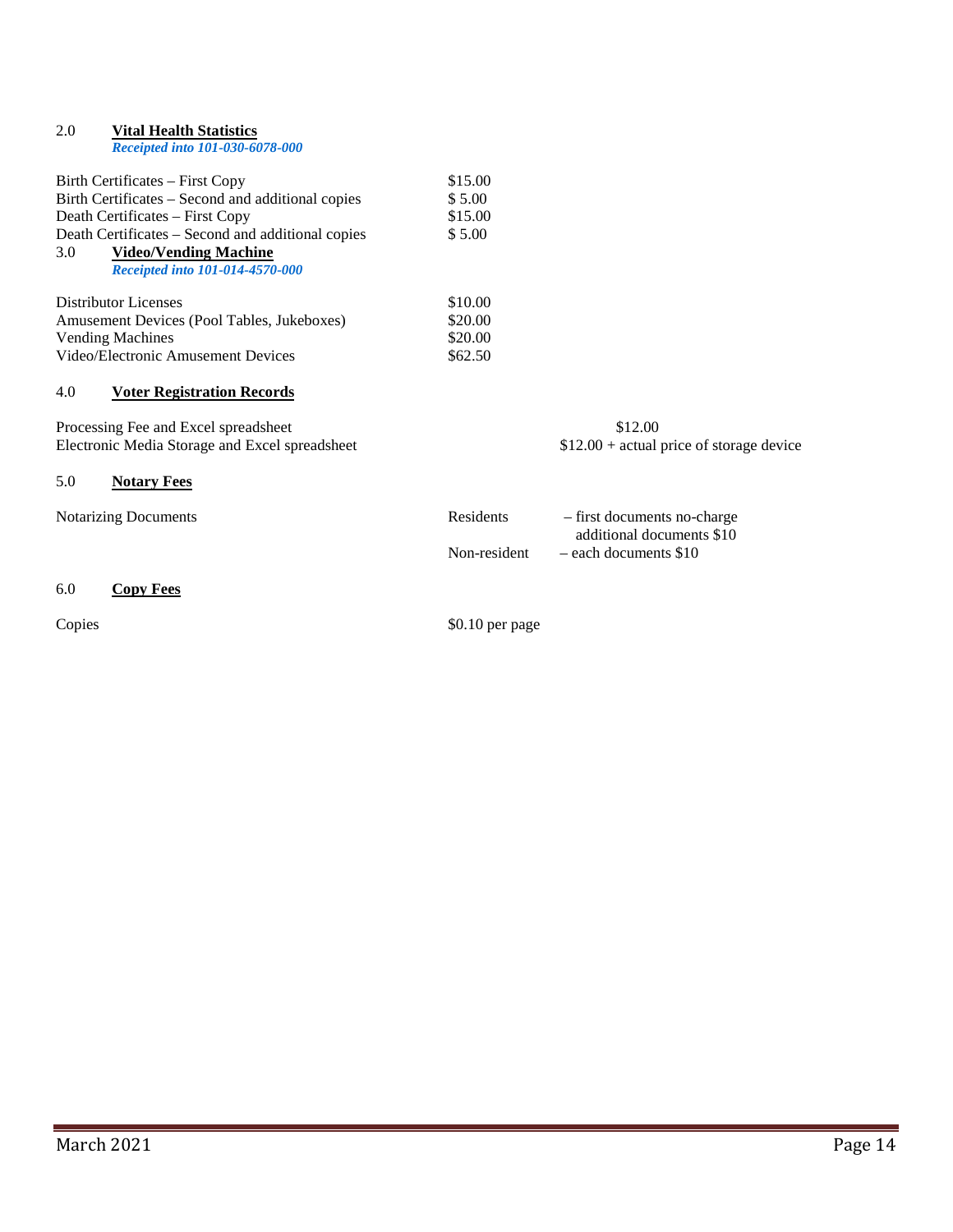### **Section 3. WATER AND SEWER OPERATION SERVICE FEES**

### **Utility Rates**

### **1.0 Water and Sewer Rates**

*Residential water receipted into 590-010-6430-000 Commercial/industrial water receipted into 590-010-6440-000 Sewer receipted into 590-020-6115-000*

Residential customers of the City are billed quarterly depending on what district or area of the City they live. All residential customers that are connected to the City water/sewer system is subject to a minimum bill of 10 units per quarter.

Commercial customers of the City are billed monthly. All commercial customers that are connected to the City water/sewer system are subject to a minimum bill of 3.33 units per month.

Water and Sewer is billed in units. 1 unit  $= 100$  cubic feet  $=$  approximate 748 gallons.

| Water | \$3.27 per unit |
|-------|-----------------|
| Sewer | \$3.69 per unit |

### **2.0 Stormwater**

*Receipted into 590-020-6118-000*

Stormwater fees shall be charged to all properties within the city based on Equivalent Residential Units (ERUs) calculated for each property.

ERUs are a subunit of measurement that related the volume of storm water discharge from the parcel based on the amount of total and impervious lot area. One ERU equaling 2,600 square feet with runoff factor.

Single Family Residential \$12.60 per ERU per quarter Commercial/Industrial \$ 4.20 per ERU per month

#### **Service Fees**

### **1.0 Service Tapping Fees**

*Meter & Materials receipted into 590-000-2735-000 Service Connection receipted into 590-000-2736-000 Transmission receipted into 590-000-6113-000 Paving receipted into 590-010-6111-000 Sewer Privilege Fee receipted into 590-020-6117*

### If the service requires crossing a five (5) lane highway, additional charges will apply.

| Supply/Meter Size         |         |                |           |               |                          |         |
|---------------------------|---------|----------------|-----------|---------------|--------------------------|---------|
| Description               | 1,99    | $1\frac{1}{2}$ | $\bigcap$ | $\rightarrow$ | $\Lambda$ <sup>*</sup>   |         |
| Meter & Materials         | \$1,080 | \$1,460        | \$1,980   | \$3,190       | \$4,070                  | \$6,050 |
| <b>Service Connection</b> | \$825   | \$1,045        | \$1,238   |               |                          |         |
| Transmission              | \$72    | \$72           | \$72      |               | $\overline{\phantom{a}}$ |         |
| Paving                    | \$275   | \$275          | \$275     |               |                          |         |
| Sewer Privilege Fee       | \$622   | \$897          | \$1,183   | \$2,310       | \$3,493                  | \$3,575 |
| Total                     | \$2,874 | \$3,749        | \$4,748   | \$5,550       | \$7,563                  | \$9,625 |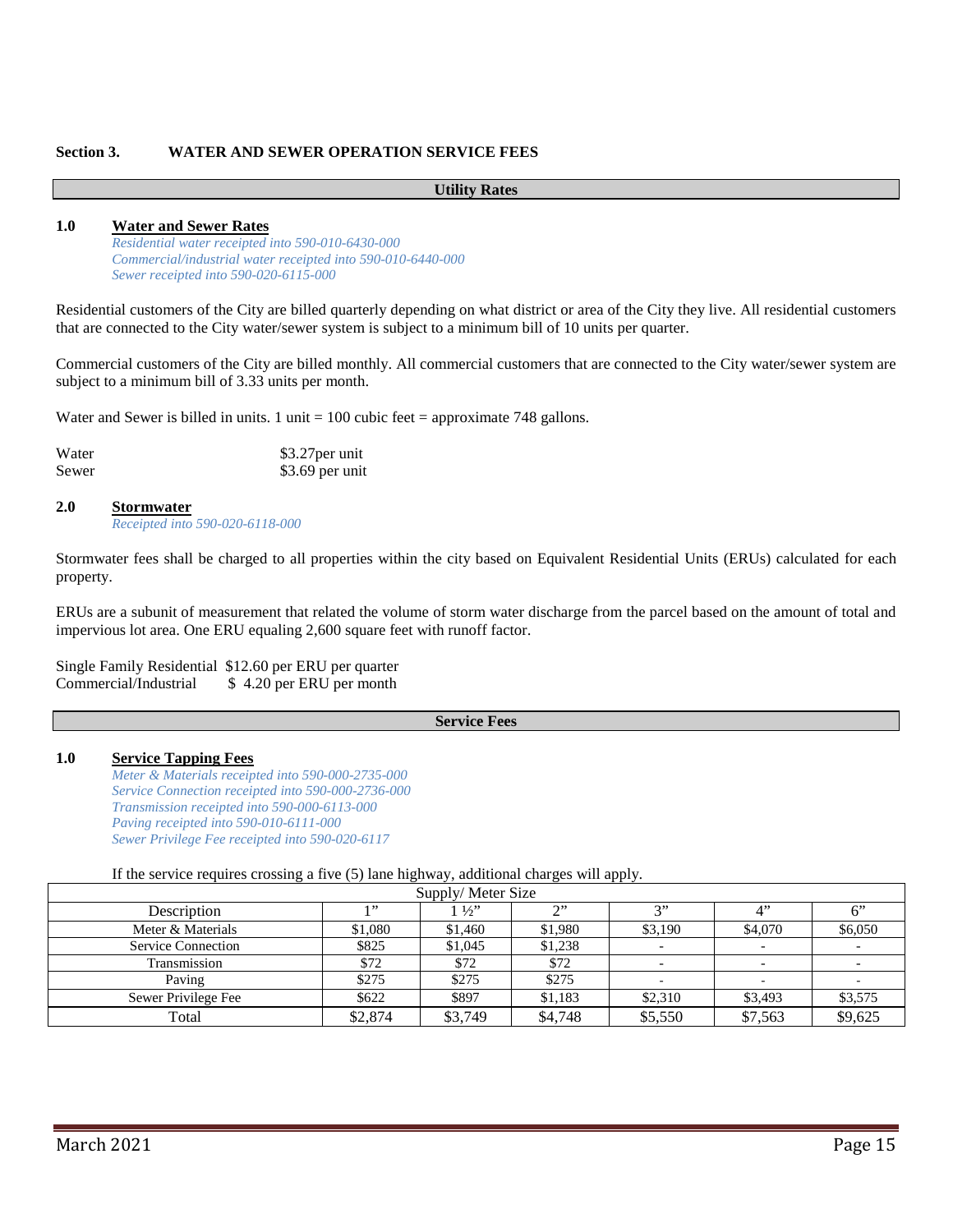### **2.0 Meter Fees**

*Receipted into 590-010-6111-000*

*GLWA pass through charges receipted into 590-010-6490-000*

| Description                                     | 5/8''  | $\frac{3}{4}$ | 1, 22  | 1/2     | $\gamma$ | 2"      | $\mathbf{\Lambda}$ | 6"       |
|-------------------------------------------------|--------|---------------|--------|---------|----------|---------|--------------------|----------|
| Frozen Meter Charge w/service charge            | \$180  | \$180         | \$275  | \$505   | \$620    | \$2,300 | \$3,100            | \$4,600  |
| Damaged/Missing Transmitter (R900)              | \$105  | \$105         | \$105  | \$105   | \$105    | \$105   | \$105              | \$105    |
| Damaged Register Head<br>(Per Head if Compound) | \$95   | \$95          | \$95   | \$95    | \$95     | \$95    | \$95               | \$95     |
| GLWA (Pass Through)                             | \$3.38 | \$5.07        | \$8.45 | \$18.59 | \$27.04  | \$49.01 | \$67.60            | \$101.40 |

### **3.0 Miscellaneous Service Fees**

*Receipted into 590-010-6111-000*

| Fire Suppression Private Water Line Charge                           | \$5 per month                     |
|----------------------------------------------------------------------|-----------------------------------|
| Final Reading                                                        | \$20 per account processed        |
| "No Show" Charge for service calls                                   | \$25 per occurrence               |
| Turn-Off/Turn-On                                                     | \$60                              |
| Reinstall Meter with Turn-On                                         | \$60                              |
| Meter Bench Test $(5/8 - 1 \frac{1}{2})$ – Reading within AWWA range | \$60                              |
| Meter Bench Test (2" and above) – Reading outside AWWA range         | \$350                             |
| Fire Suppression System – Turn-Off/Turn-On                           | \$60                              |
| <b>Construction Water Use</b>                                        | \$125                             |
| <b>Hydrant Meter Deposit</b>                                         | \$2,000                           |
| Disconnect Water Service from Main<br>$(3/4" - 2")$                  | \$700                             |
| Disconnect Water Service from Main (3"-6")                           | \$1,000                           |
| Service Call Overtime Charge (Mon-Sat)                               | \$150                             |
| Service Call Overtime Charge (Sun & Holidays)                        | \$300                             |
| <b>Hydrant Flow Test</b>                                             | \$100                             |
| Hydrant Flow Test with Salt Needed                                   | \$175                             |
| <b>Hydrant and Meter Rental</b>                                      | \$5 per day $+$ water consumption |
| <b>Hydrant</b> Inspection                                            | \$5 per inspection                |
|                                                                      |                                   |

#### **Tampering with meter or water service:**

| Residential           | 50-unit penalty plus the City may prosecute  |
|-----------------------|----------------------------------------------|
| Commercial/Industrial | 100-unit penalty plus the City may prosecute |
| Bypass violations     | 100 unit penalty plus the City may prosecute |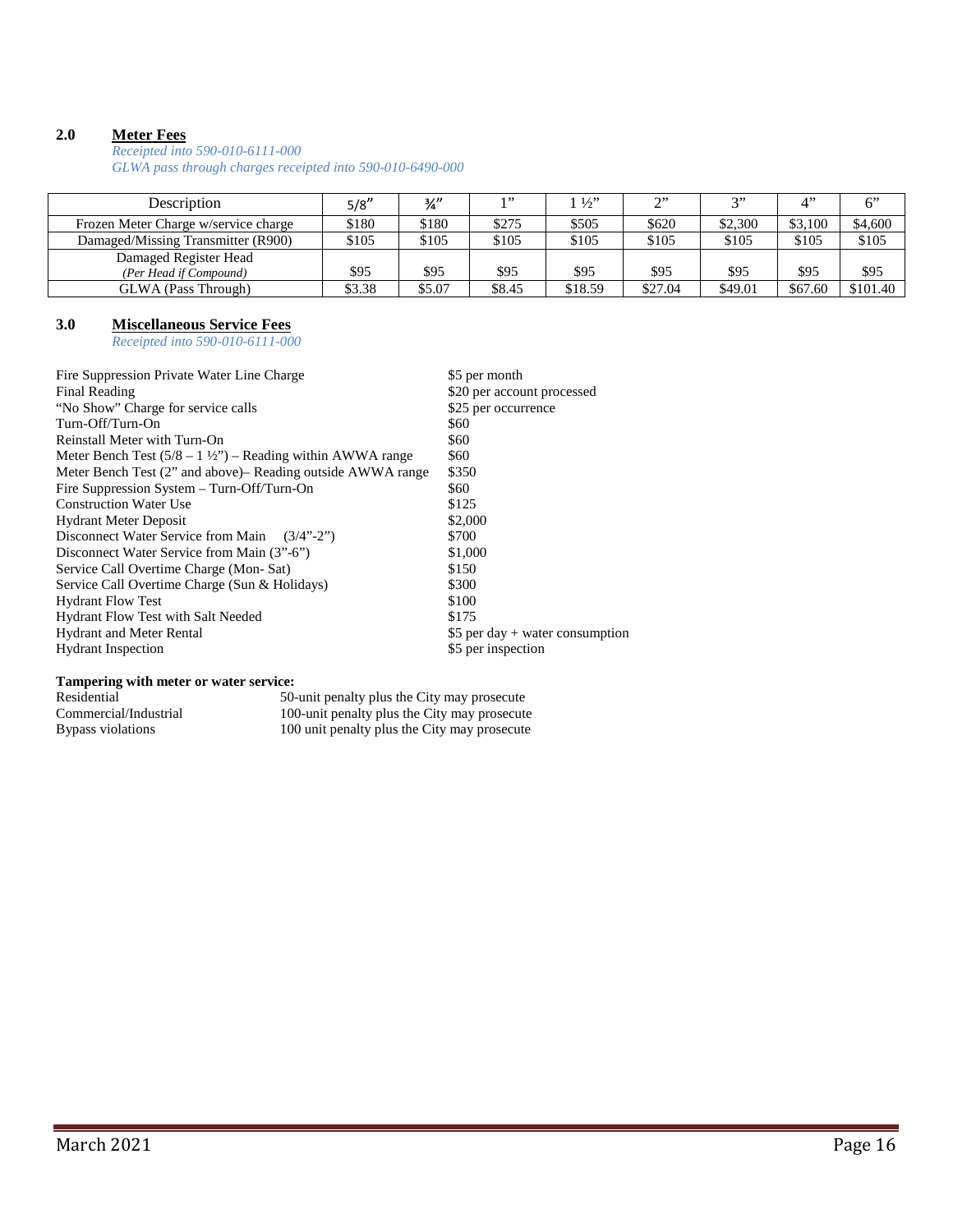### **Section 4. TREASURY AND ASSESSING SERVICE FEES**

### **Property Affidavit Penalty**

#### *Receipted into 101-011-4040-000*

A Property Affidavit must be filed within 45 days of the property transfer. Filing is mandatory and required Form 2766 from the Michigan Department of Treasury.

Penalty for failure to complete and submit all required paperwork to the City:

• Industrial and Commercial property:

If the sale is \$100,000,000 or less - \$20 per day for each separate failure beginning after the 45 days have elapsed up to a maximum of \$1,000

If the sale is \$100,000,000 or more - \$20,000 after the 45 days have elapsed

Real property other than industrial and commercial:

\$5 per day for each separate failure beginning after the 45 days has elapsed, up to a maximum of \$200.

#### **Tax Administration Fee**

#### *Receipted into 101-011-4470-000*

The City of Madison Heights bills and collects taxes on behalf of all taxing jurisdictions in the City. A 1% fee of all taxes billed is added to cover this service as allowed in the State of Michigan General Property Tax Act 211.4 (3).

#### **Duplicate Bill Fee**

#### *Receipted into 101-044-6701-000*

If a duplicate bill must be printed for payment or customer records the City charged a duplicate bill fee. This fee is set by the Department Head Based on an estimate of time and materials.

\$3 per bill requested

#### **Stop Payment Fee**

#### *Receipted into 101-044-6701-000*

If the City must stop payment of a check issued a \$25 stop payment fee may be charged to the payee of the check. This fee is set by the Department Head based on the fee the City is charged from our banking institution.

### **Returned Check/ACH Fee**

#### *Receipted into 101-044-6705-000*

If a customer has a payment returned for any reason including (non-sufficient funds, closed account, wrong account information) a \$25 returned check/ach fee will be charged to the customer. This fee is set by the Department Head based on the fee the City is charged from our banking institution.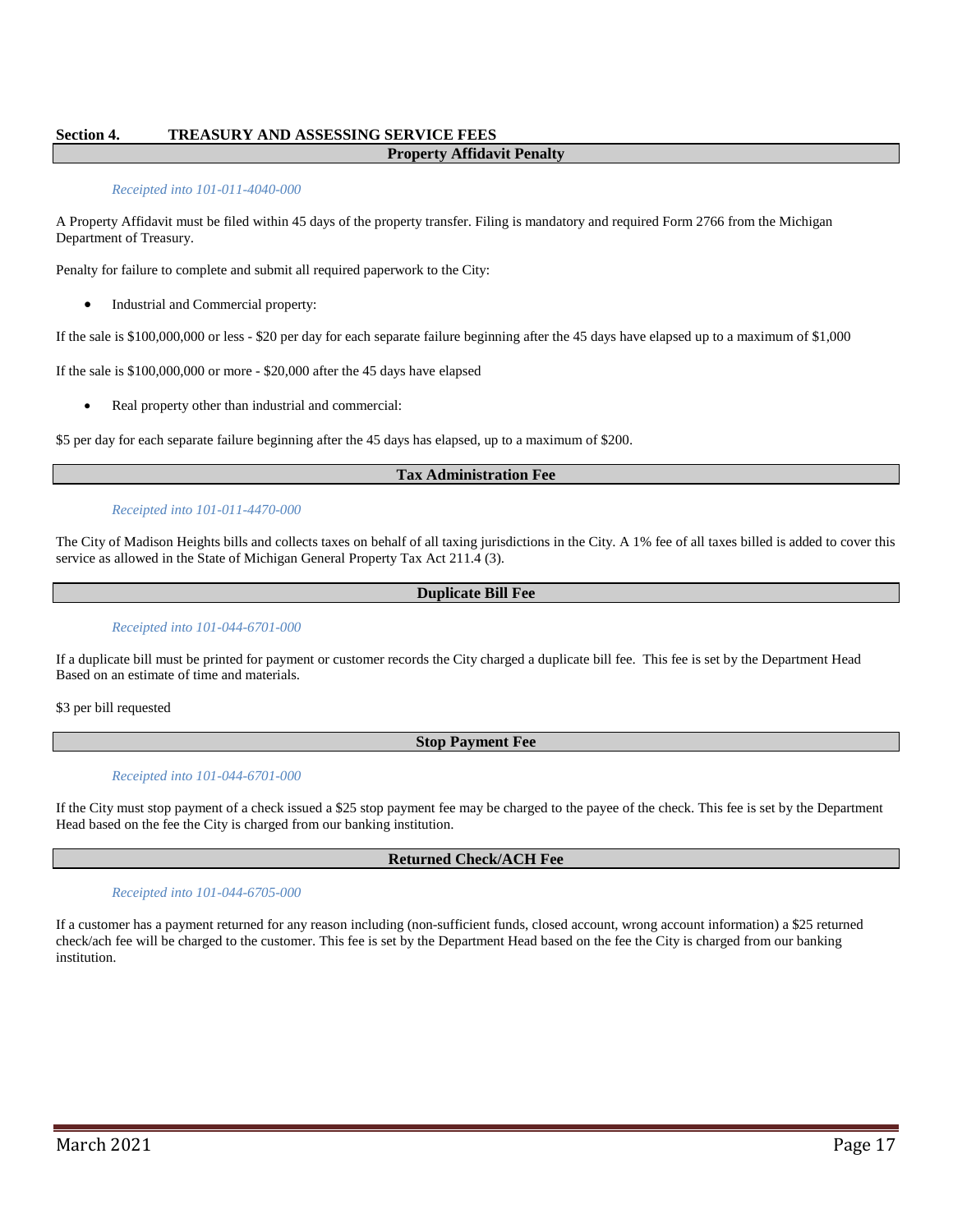### **Section 5. LIBRARY SERVICE FEES**

#### **Rental and Late Fee**

Library materials that are not returned within 21 days or are returned damaged are charged the full replacement cost of item at the time of purchase

| Kindles             | \$212 full replacement cost if not returned or damaged |
|---------------------|--------------------------------------------------------|
| Hotspot             | \$112 full replacement cost if not returned or damaged |
| Laptop (Chromebook) | \$300 full replacement cost if not returned or damaged |

#### **Program Fees**

#### *Receipted into 705-000-2918-000*

Coffee Concerts \$5 per concert

### **Computer and Printer Fees**

*Printer Fees receipted into 101-033-6086-000 Computer Use fees receipted into 101-030-6085-000*

Computer Use fees – A Madison Heights library card is needed to use the public computers including internet or MS Office programs. If the customer does not have a Library Network library card, or wish computer time beyond the three hours per day allowed with that card, a \$2 per hour visitor pass can be purchased.

All pages printed \$0.15 per page (black and white) \$0.50 per page (color)

#### **Miscellaneous**

*Printer Fees receipted into 101-030-6085-000*

Fax – Local Calls \$1 per page<br>Fax – Long Distance Calls \$2 first page Replacement Library Card \$2 per card Library Card non-resident \$100

\$2 first page and \$1.50 each additional page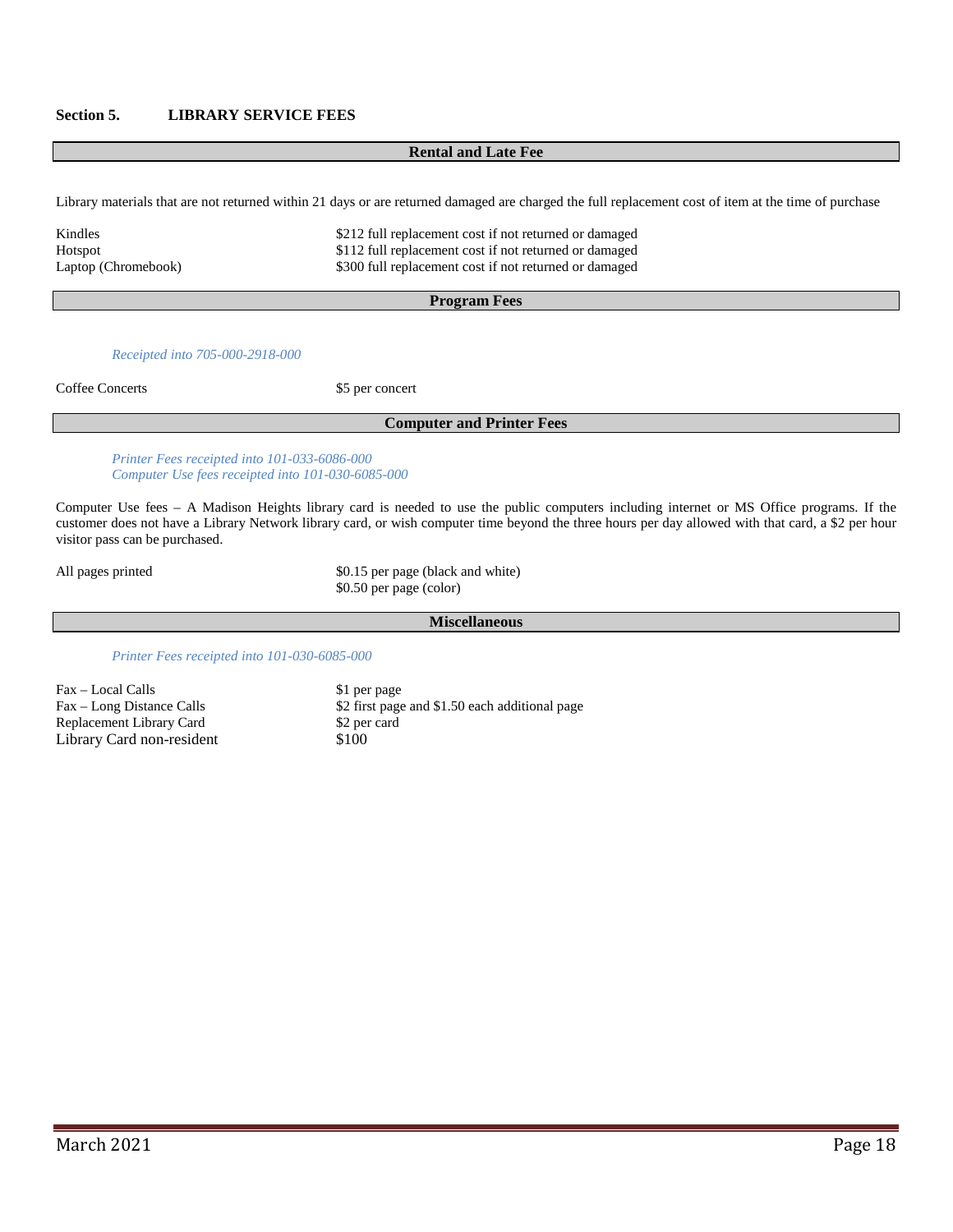### **Section 6. FIRE SERVICE FEES**

|                                                                                 | <b>Ambulance and Emergency Response Fees</b> |
|---------------------------------------------------------------------------------|----------------------------------------------|
| 1.0<br><b>Advanced Life Support Services</b><br>Receipted into 101-044-6707-000 |                                              |
| <b>ALS Emergency Transport</b>                                                  | \$900                                        |
| ALS Emergency Transport II                                                      | \$550                                        |
| <b>ALS Non-Emergency Transport</b>                                              | \$1,200                                      |
| <b>Treat No Transport</b>                                                       | \$400                                        |
| 2.0<br><b>Basic Life Support Services</b>                                       |                                              |
| Receipted into 101-044-6707-000                                                 |                                              |
| <b>BLS</b> Emergency Transports                                                 | \$750                                        |
| <b>BLS</b> Non-Emergency Transport                                              | \$500                                        |
| <b>3.0</b><br><b>Miscellaneous Fees</b><br>Receipted into 101-044-6707-000      |                                              |
| Loaded Mile (scene to hospital fee per mile)                                    | $$18.00$ per mile                            |
| Oxygen                                                                          | \$50                                         |
| Extrication                                                                     | \$500                                        |
| Defibrillator                                                                   | \$50                                         |
| <b>Cost Recovery for Structure Fires</b>                                        | \$500                                        |

### **Miscellaneous Fees**

#### 1.0 **Cardiopulmonary Resuscitation** (**CPR) Course Courses**

*Receipted into 101-044-6709-000*

Course fees include supplies and materials used.

| <b>Basic CPR</b>                                  | \$50 per participant |
|---------------------------------------------------|----------------------|
| <b>CPR</b> and Automatic Defibrillation           | \$50 per participant |
| <b>CPR/First Aid</b>                              | \$50 per participant |
| <b>CPR</b> for Professional Health Care Providers | \$50 per participant |
| <b>On-line CPR Practical Skill Verification</b>   | \$25 per participant |
|                                                   |                      |

### 2.0 **Inspections and Reporting**

| Fire incident reports                      | See Section $12 - \text{FOIA}$ Fees  |
|--------------------------------------------|--------------------------------------|
| <b>EMS</b> reports                         | See Section $12 - \text{FOIA}$ Fees  |
| <b>Environmental Inspection Assessment</b> | \$25 per assessment                  |
| Fire Re-Inspection                         | no charge $1st$ and $2nd$ inspection |
|                                            |                                      |

*False alarms – see fee schedule in the Police Department in Section 7.*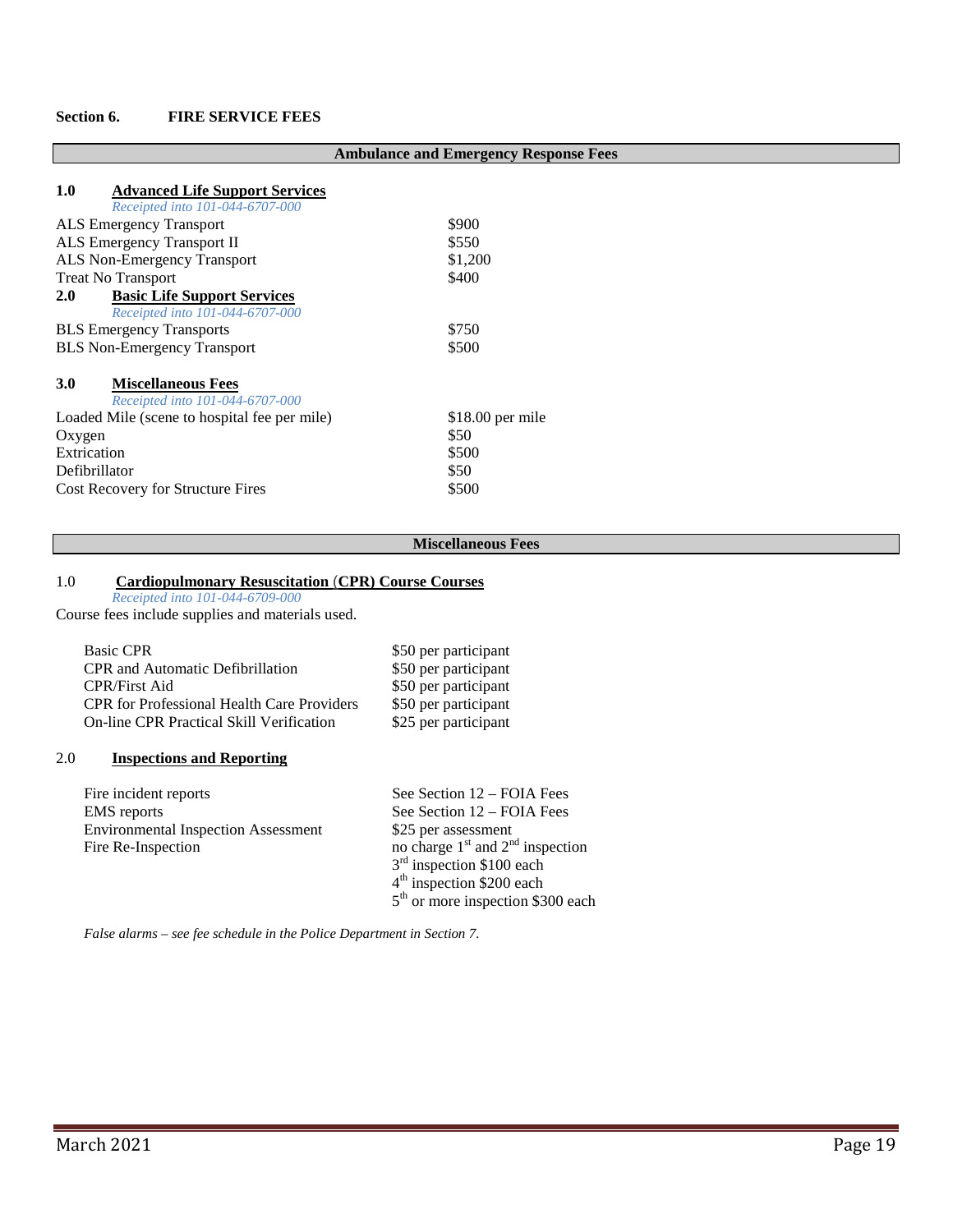### **Section 7. POLICE SERVICES FEES**

#### **False Alarm Fees**

Number of alarms is determined on a rolling calendar year from the date of the first false alarm.

| 1st False Alarm                   | No Charge |
|-----------------------------------|-----------|
| 2nd False Alarm                   | No Charge |
| 3rd False Alarm                   | \$100     |
| 4th False Alarm                   | \$200     |
| 5th False Alarm                   | \$300     |
| 6th False Alarm                   | \$400     |
| 7th and all subsequent violations | \$500     |

### **Police FOIA and Miscellaneous Fees**

### 1.0 **FOIA**

In-Car Video Recordings actual wages to prepare<br>Audio Tapes actual wages to prepare Audio Tapes<br>
Photographs<br>
Photographs<br>  $\alpha$  actual wages to prepare<br>  $\alpha$  actual wages to prepare

## 2.0 **Reports**

(excluding accident report)

actual wages to prepare File size requiring an external drive \$7.50 in addition to actual wages to prepare

Accident Reports \$15 per report set by contract with Oakland County Police Report Photographs \$0.10 per page of photographs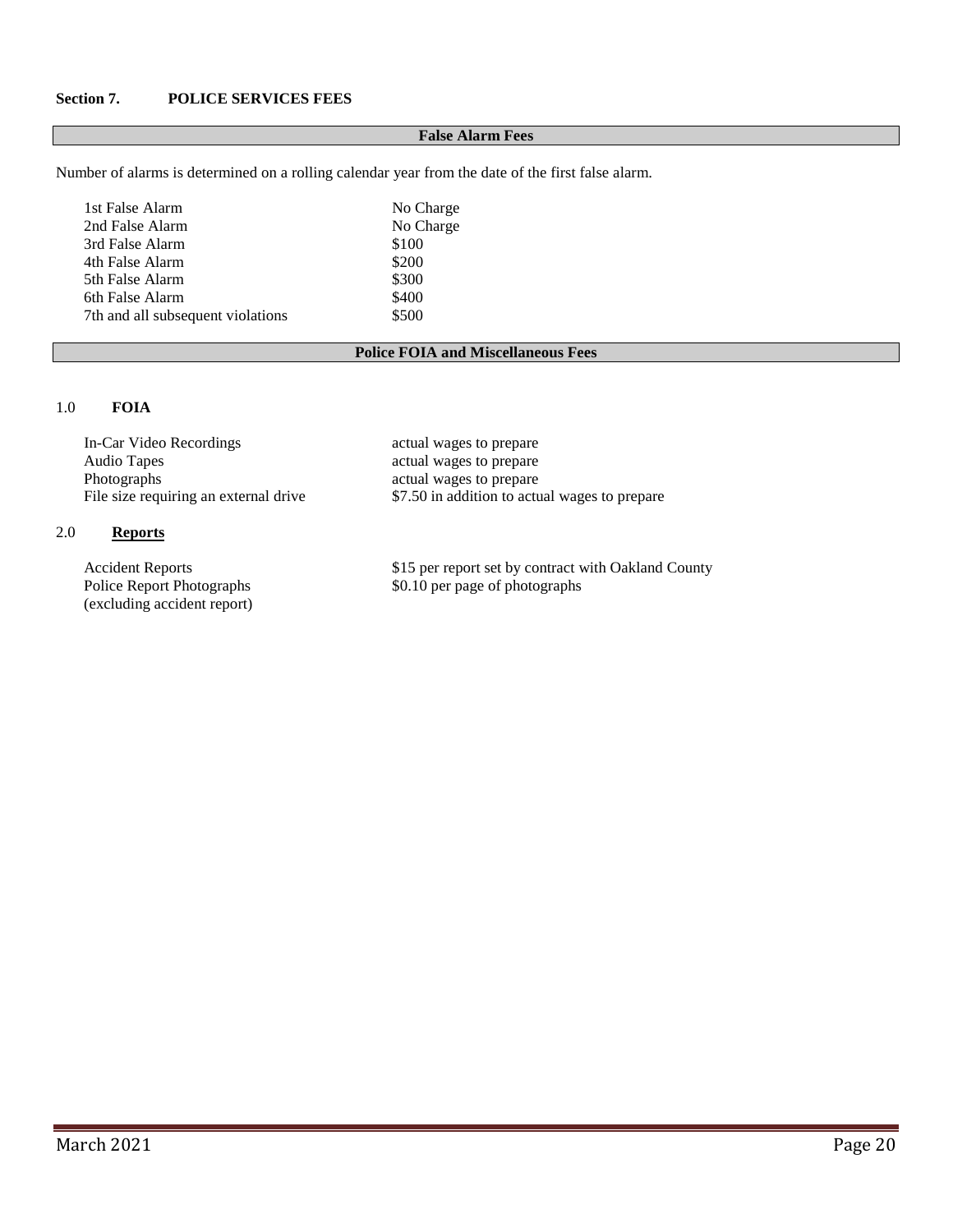## **Section 8. DEPARTMENT OF PUBLIC SERVICES**

| <b>RV</b> Lot Rental Fee                      |                                                           |  |  |
|-----------------------------------------------|-----------------------------------------------------------|--|--|
| Receipted into 101-030-6285-000               |                                                           |  |  |
| RV Lot Rental based on availability           | \$250 annually with renewals on July 1, 2021              |  |  |
| RV Lot Late Payment Fee                       | \$50 late fee after renewal due date of June 30 each year |  |  |
| <b>Brush Chipping Fee</b>                     |                                                           |  |  |
| Receipted into 101-030-6270-000               |                                                           |  |  |
| Curbside brush chipping service               | \$25 per every 15 minutes                                 |  |  |
|                                               |                                                           |  |  |
|                                               |                                                           |  |  |
| <b>Mobile Home Solid Waste Collection Fee</b> |                                                           |  |  |

*Receipted into 101-030-6240-000*

Solid Waste Collection \$10.00 per unit

This fee is invoiced twice per year based on per unit count as verified by a representative of the Department of Public Services.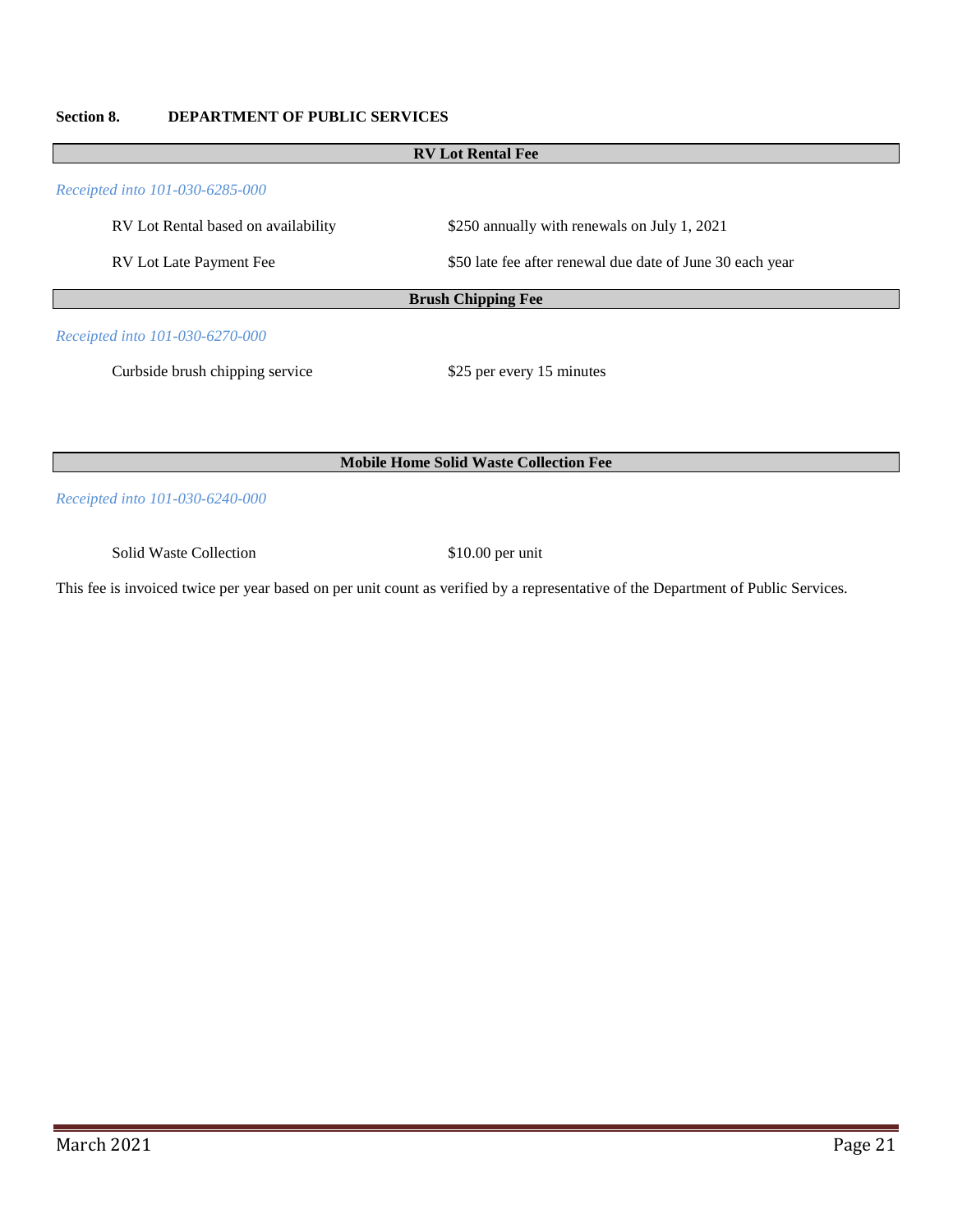### **Section 9. PARKS AND RECREATION SERVICE FEES**

The City of Madison Heights offers numerous classes and programs through our recreation department. The resident and non-resident fees are set each class cycle based on cost for instructors, program expenses and staff. These fees are published by class/program in the recreation brochure.

### **Meeting Room Rentals**

The City of Madison Heights allows groups to use meeting rooms at the Library/Breckenridge Room and Fire Department Room.

### **1.0 Groups for which No fee is charged:**

Programs sponsored by the City Meeting of Madison Heights non-profit (501 C3) political, educational organizations Organizations where all members reside in Madison Heights (i.e. sports leagues, condo associations, etc.) Service clubs that reside in Madison Heights County, state and federal offices requesting usage for business use

### **2.0 Groups for which a \$20 an hour/minimum of 2 hours will be charged:**

Any non-profit groups (must provide a copy of 501-C3 documentation) that do not reside in Madison Heights (this would include organizations such as Toy Dog Club, Trout Unlimited, etc.)

Any adult\* group/club providing an activity to make money for the club/group

Any adult\* group desiring to have instructional or social activity for their own benefit where a fee is assessed to participants

### **3.0 Groups for which a \$30 an hour/minimum of 2 hours will be charged:**

Any group originating from a business establishment such as union meetings, company staff meetings Groups other than civic, cultural, educational, political groups, deriving personal or financial gain *(such as sales meetings, investment clubs, training sessions, etc.)* Any group not comprised of 75% Madison Heights residents.

### **Park, Park Pavilion and Park Building Rentals**

The City of Madison Heights allows the rental of Pavilions A, B and C at Civic Center Park and the Monroe Park Pavilion. Residents have first choice of reservations through March 31<sup>st</sup> each year. On or after April 1<sup>st</sup> each year rental is available to residents and nonresidents on a first come first served basis.

Park Rental Fees \$25/hour with a minimum of 2 hours up to 6 hours. Rentals exceeding 6 hours will incur an additional \$20/hour up to a maximum of 14 hours + minimum \$100 refundable damage deposit, subject to change based on the nature of the event.

Non-Resident Park Rental Fees \$30/hour with a minimum of 2 hours up to 6 hours. Rentals exceeding 6 hours will incur an additional \$25/hour up to a maximum of 14 hours + minimum \$100 refundable damage deposit, subject to change based on the nature of the event.

| <b>Pavilion Rental Fees</b>           | \$50 per pavilion $+$ \$50 refundable damage/cleaning deposit                              |
|---------------------------------------|--------------------------------------------------------------------------------------------|
| Non-Resident Rental Fee               | $$100$ per pavilion + \$50 refundable damage/cleaning deposit                              |
| Cancellation Fee                      | \$10 with one week (7 days) notice                                                         |
|                                       | No refund will be given if cancelled in less than one week (7 days) of the rental date     |
| Park Building Rental Fee              | $$50/2$ hour block of time, rounded to each 2 hour period per building $+ $100$ refundable |
|                                       | damage/cleaning deposit                                                                    |
| Non-Resident Park Building Rental Fee | $$100/2$ hour block of time, rounded to each 2 hour period per building + \$100 refundable |
|                                       | damage/cleaning deposit                                                                    |
| Park Building Lost Key Fee            | \$25 if key is not returned                                                                |
|                                       |                                                                                            |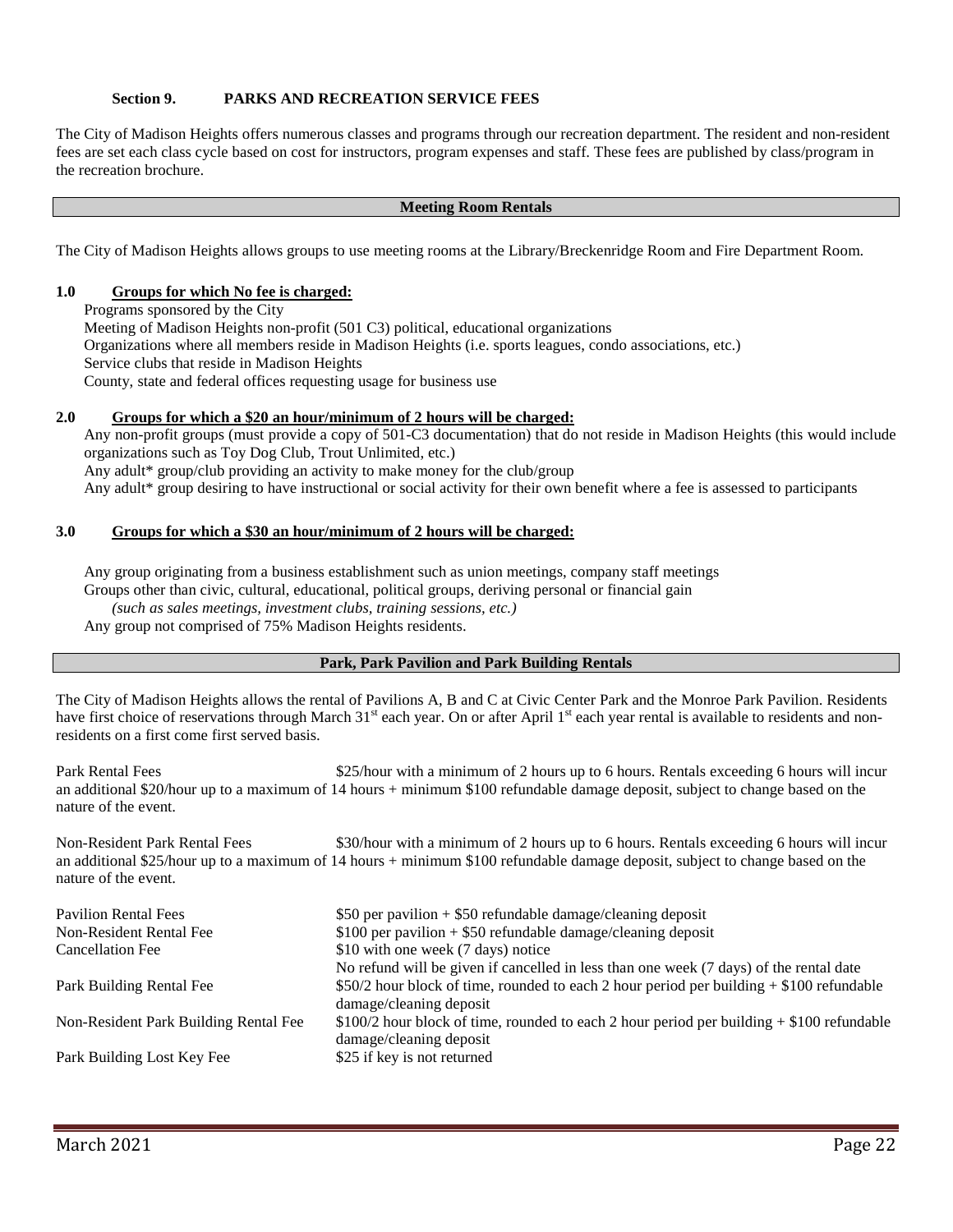Nonprofits and volunteer groups in the City Nonprofit and volunteer groups that regularly volunteer in the City shall rent the Library (Breckenridge Room), Fire Station (Training Room), Park Buildings, and City Hall (Basement, when not occupied by gymnastics) at no cost if the rental does not require staffing. If staffing is required fees shall cover staffing cost. A refundable deposit of \$100 would be required.

### **Active Adult Center Rentals**

The City of Madison Heights allows residents and groups to rent the Active Adult Center Building. **Receipted into 101-030-6530-000**

\$50 per hour 3 hour minimum for Madison Heights residents and businesses.<br>\$25 per hour 3 hour minimum for civic groups, schools and scout troops 3 hour minimum for civic groups, schools and scout troops \$200 Refundable damage deposit.

### **Sports Field Preparation**

The City of Madison Heights will prepare any of its available sports fields to include dragging, lining, and/or striping. Groups wishing to have a field prepared must have a field permit and follow all guidelines to obtain such. **Receipted into 101-030-6530-000**

Baseball/Softball Diamonds \$40 (Residents) \$60 (Non-Residents) to have field dragged and lined

Soccer/Football Fields \$25/hour (Residents) \$45/hour (Non-Residents)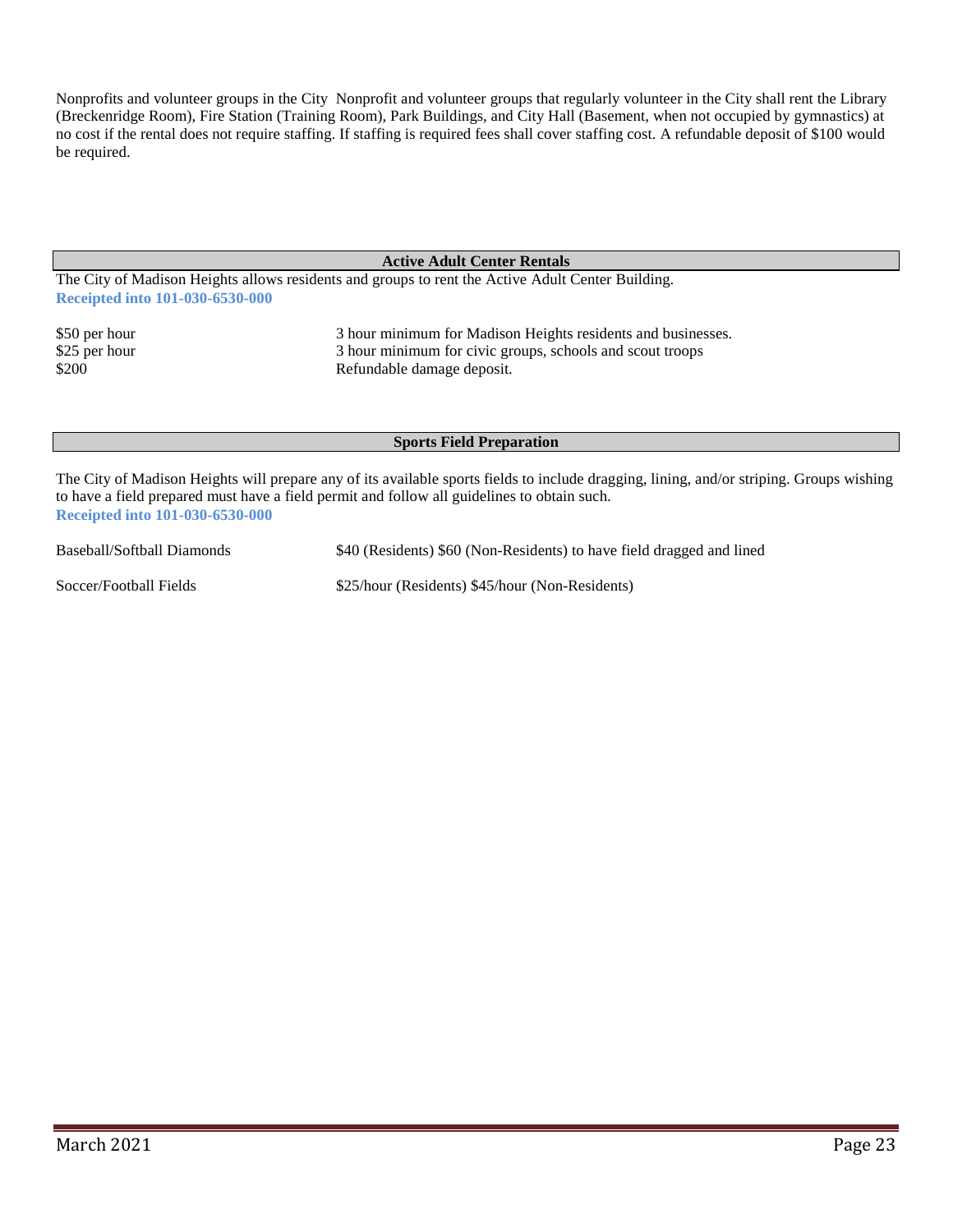### **Section 10. ACTIVE ADULT CENTER SERVICE FEES**

The City of Madison Heights offers numerous trips, classes and programs through our Senior citizens Center. The resident and nonresident fees are set for each trip/program based on cost by the Center Coordinator.

| <b>Transportation</b>                                                                                                                                                                                           |                                                                                                                      |  |  |  |
|-----------------------------------------------------------------------------------------------------------------------------------------------------------------------------------------------------------------|----------------------------------------------------------------------------------------------------------------------|--|--|--|
| The City of Madison Heights transports residents who are age 50 and older and/or disabled Monday through Friday to banks,<br>beauty shops, grocery stores, Active Adult Center and social service appointments. |                                                                                                                      |  |  |  |
| Rides                                                                                                                                                                                                           | \$1 each way, within Madison Heights                                                                                 |  |  |  |
| Doctor appointments                                                                                                                                                                                             | \$2.50 each way Monday & Friday, appointments must stay within a seven (7) mile radius<br>of the Active Adult Center |  |  |  |
| <b>Lunch Program</b>                                                                                                                                                                                            |                                                                                                                      |  |  |  |

Lunch served daily at the Senior Center \$3.50 per person suggested donation

| <b>Miscellaneous</b>  |     |  |  |
|-----------------------|-----|--|--|
|                       |     |  |  |
| Trip Cancellation Fee | \$5 |  |  |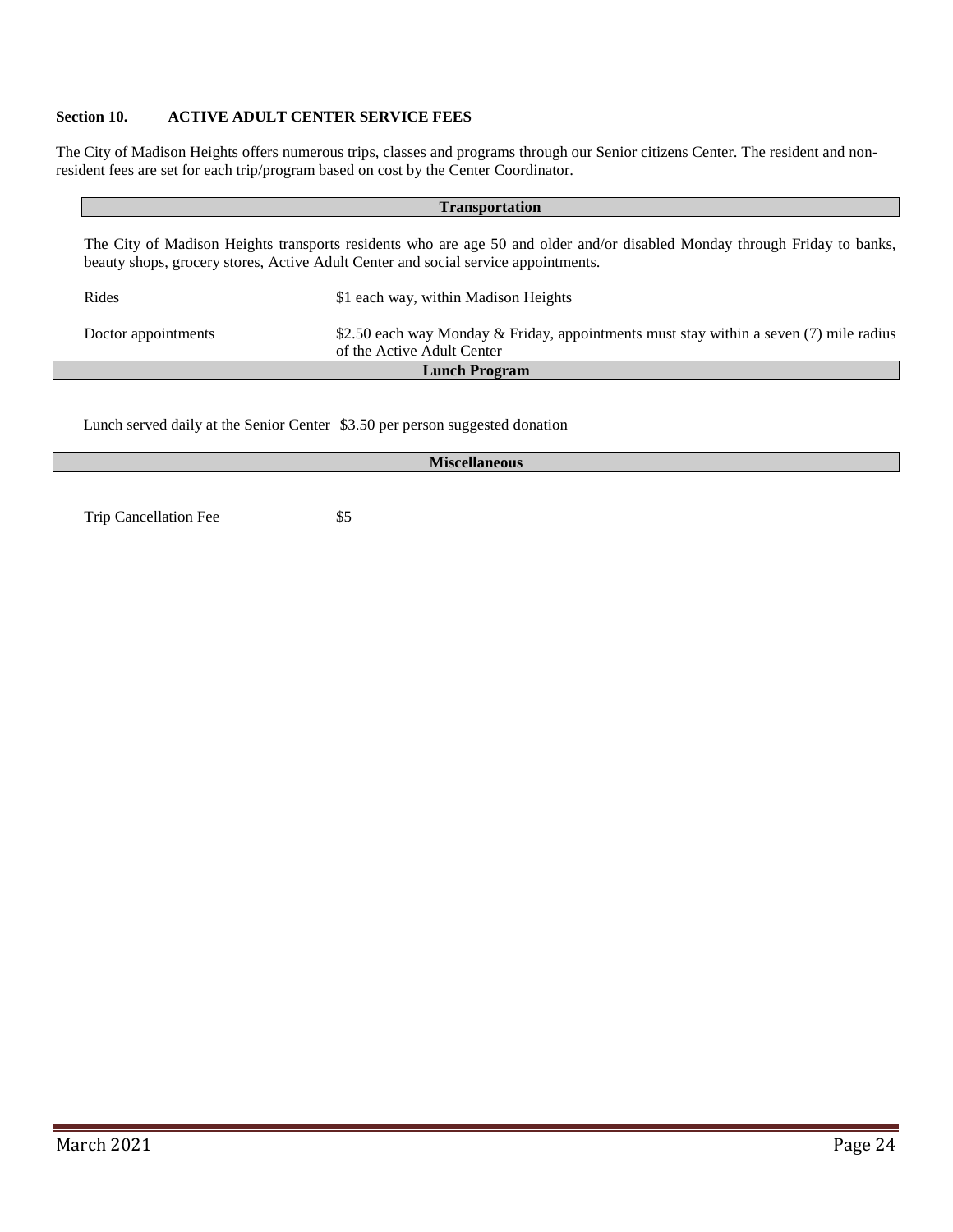## **Section 11. GENERAL GOVERNMENTAL SERVICE FEES**

|                                                          | <b>Message Board Greetings</b>                                                                 |  |
|----------------------------------------------------------|------------------------------------------------------------------------------------------------|--|
| City Hall Message Board                                  | Non-Roundtable members \$10 for one per day or \$20 for a week<br>Roundtable members no charge |  |
| Active Adult Center Message Board                        | \$10 for one day or \$20 for a week                                                            |  |
| <b>Wedding Ceremony</b>                                  |                                                                                                |  |
| <b>Administration fee</b>                                | \$50 per wedding                                                                               |  |
| <b>Items for Sale</b>                                    |                                                                                                |  |
| Garbage Bags<br>Receipted into 101-033-6421-000          | Box of 100 Heavy Duty bags \$20 per box                                                        |  |
| Recycling Bin and Lid<br>Receipted into 101-033-6422-000 | \$20                                                                                           |  |